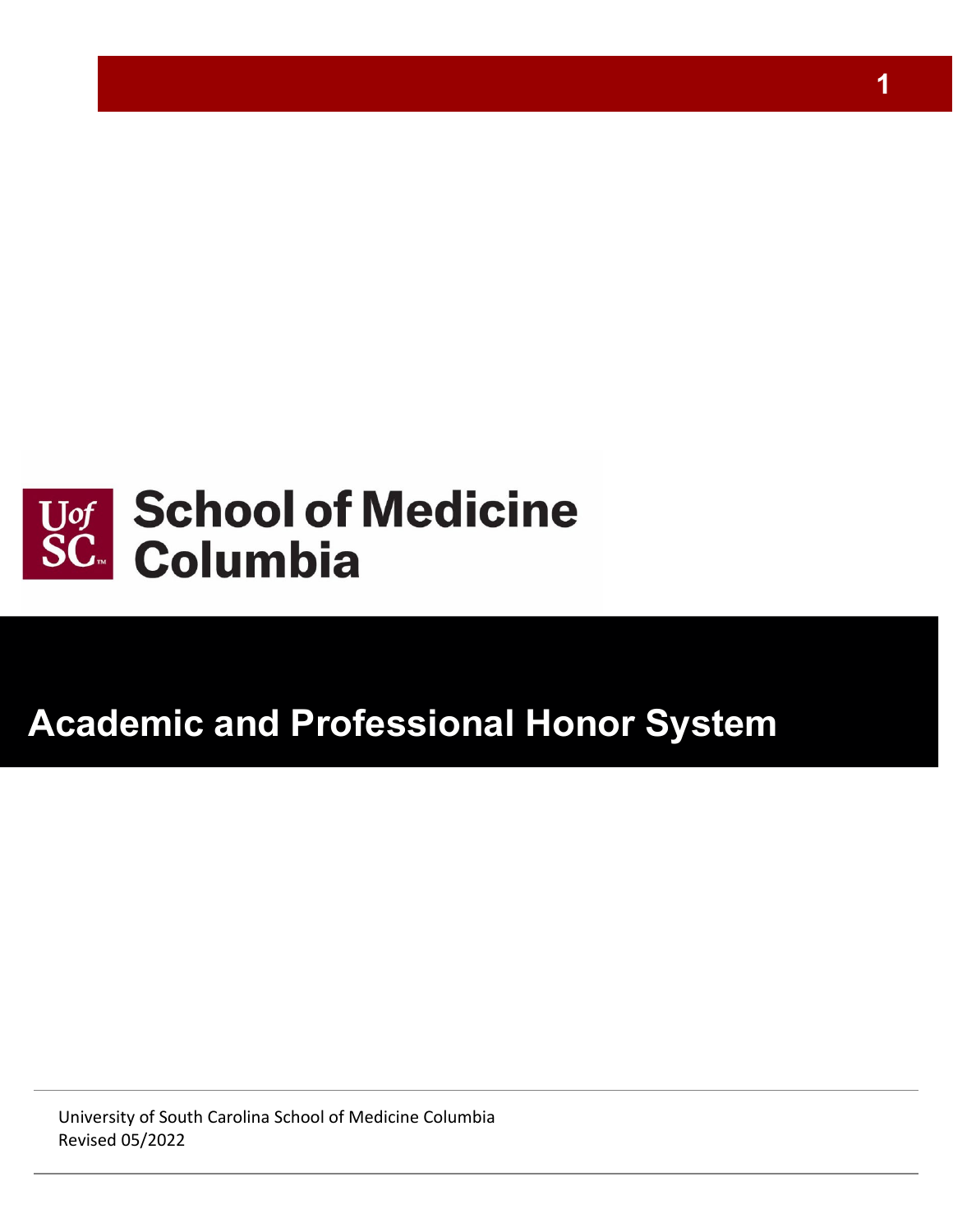| <b>Table of Contents</b>                                                                                                                                                                                                                                                                                                                                                                                                                                                                                                                                                                                     |                                                                                        |  |  |
|--------------------------------------------------------------------------------------------------------------------------------------------------------------------------------------------------------------------------------------------------------------------------------------------------------------------------------------------------------------------------------------------------------------------------------------------------------------------------------------------------------------------------------------------------------------------------------------------------------------|----------------------------------------------------------------------------------------|--|--|
| <b>Purpose</b>                                                                                                                                                                                                                                                                                                                                                                                                                                                                                                                                                                                               | 3                                                                                      |  |  |
| <b>Jurisdiction</b>                                                                                                                                                                                                                                                                                                                                                                                                                                                                                                                                                                                          | $\mathbf{3}$                                                                           |  |  |
| <b>Definitions</b>                                                                                                                                                                                                                                                                                                                                                                                                                                                                                                                                                                                           | 4                                                                                      |  |  |
| The Academic and Professional Honor System<br><b>Honor Code</b><br><b>Professional Code of Conduct</b>                                                                                                                                                                                                                                                                                                                                                                                                                                                                                                       | 6<br>6<br>6                                                                            |  |  |
| <b>Honor Code</b><br><b>Academic Regulations</b><br><b>Guidelines on Honor Code</b>                                                                                                                                                                                                                                                                                                                                                                                                                                                                                                                          | $\overline{7}$<br>$\overline{7}$<br>$\overline{7}$                                     |  |  |
| <b>Professional Code of Conduct</b><br><b>Code of Conduct</b><br><b>Academic Regulations</b><br>Policy on Evaluation of Personal and Professional Conduct                                                                                                                                                                                                                                                                                                                                                                                                                                                    | 9<br>9<br>9<br>9                                                                       |  |  |
| <b>Honor Committee Constitution and Function</b><br><b>Article 1: Purpose</b><br><b>Honor Committee</b><br><b>Honor Review Board</b>                                                                                                                                                                                                                                                                                                                                                                                                                                                                         | 14<br>14<br>14<br>14                                                                   |  |  |
| Article 2: Honor Committee Membership and Officers and<br><b>Their Duties</b><br>1. Faculty Advisor<br>2. Student Advisor<br>3. Student Chair<br>4. Vice Chair/Secretary<br>5. Electronic File Sharing Chair<br>6 Honor Committee Members<br>7. Honor Review Board Members<br><b>Article 3: Meetings of the Honor Committee</b><br><b>Article 4. Reporting a Violation</b><br><b>Article 5: Investigation of an Allegation</b><br><b>Article 6: The Honor Review Board</b><br><b>Article 7: Appeals</b><br><b>Article 8: Publicly Informing Students of the Honor System</b><br><b>Article 9: Amendments</b> | 14<br>14<br>15<br>15<br>15<br>15<br>15<br>16<br>17<br>17<br>18<br>21<br>23<br>23<br>23 |  |  |
| <b>Sanctions of Honor System Infractions</b>                                                                                                                                                                                                                                                                                                                                                                                                                                                                                                                                                                 | 24                                                                                     |  |  |
| <b>Retention of Records</b>                                                                                                                                                                                                                                                                                                                                                                                                                                                                                                                                                                                  | 25                                                                                     |  |  |
| <b>Policy Resources</b>                                                                                                                                                                                                                                                                                                                                                                                                                                                                                                                                                                                      | 25                                                                                     |  |  |
| <b>History of Revisions</b>                                                                                                                                                                                                                                                                                                                                                                                                                                                                                                                                                                                  | 26                                                                                     |  |  |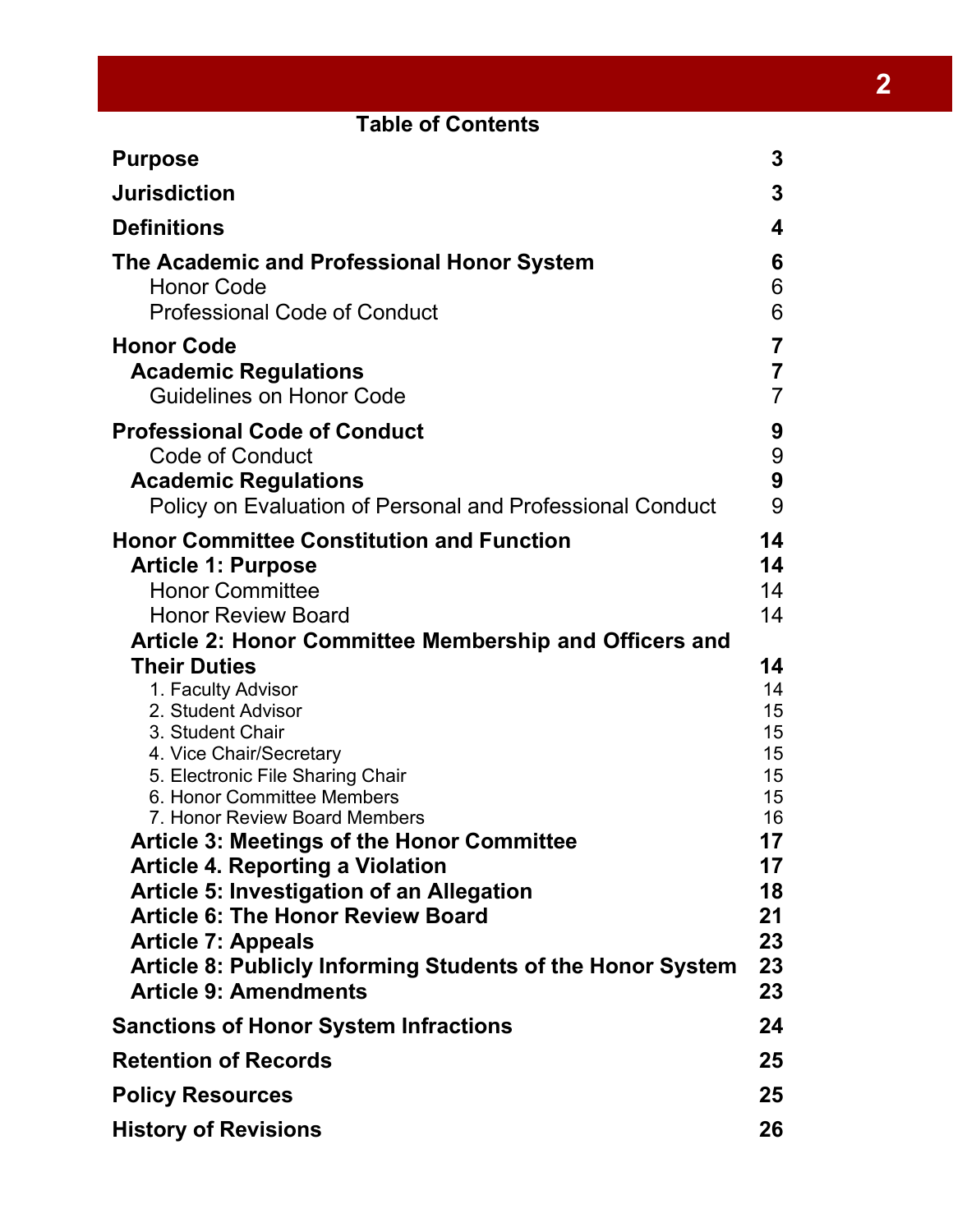# <span id="page-2-0"></span>**Purpose**

The Academic and Professional Honor System at the University of South Carolina School of Medicine Columbia (UofSC SOMC) seeks to recognize the high degree of academic, personal, and professional integrity and uphold those values for the benefit of students, faculty, staff, and patients and clients. The Honor System obligates UofSC SOMC students, as future professionals and representatives of the University of South Carolina School of Medicine, to conduct themselves with honor and integrity in all aspects of their lives. The Honor System fosters an environment of trust that benefits the student-faculty relationship and UofSC SOMC as a whole. Each student at the UofSC SOMC agrees to abide by the codes set forth by the Honor System.

This Academic and Professional Honor System document serves to inform the University of South Carolina School of Medicine Columbia student body about

- 1. their responsibilities outlined in the written Honor Code, Code of Conduct, and Professional Code of Conduct;
- 2. the expectancy that they participate in investigations into alleged violations of the written codes;
- 3. the process of honor and conduct reviews regarding reported violations of the codes; and
- 4. the process for conferring with School of Medicine Columbia administration regarding such violations.

# <span id="page-2-1"></span>**Jurisdiction**

The Academic and Professional Honor System of the UofSC SOMC is applicable to all students at the University of South Carolina School of Medicine Columbia and its satellite campuses.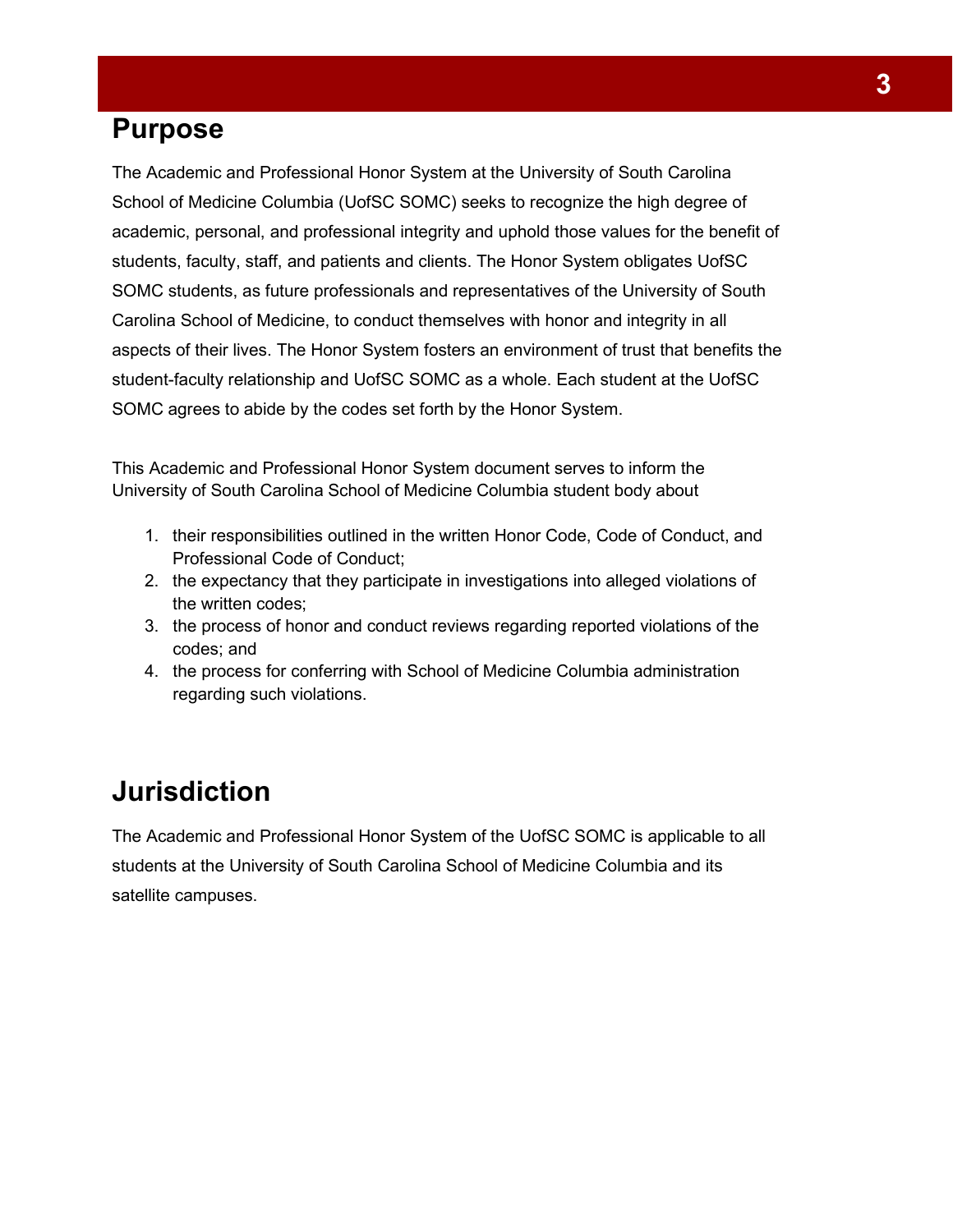# <span id="page-3-0"></span>**Definitions**

| Academic and                 | Also referenced as Honor System. Comprised of the Honor Code and                                                                                                                                                                                                                                                                                                                                                                                                                                                                                                                                                                                                                                                                                                                                                                                 |
|------------------------------|--------------------------------------------------------------------------------------------------------------------------------------------------------------------------------------------------------------------------------------------------------------------------------------------------------------------------------------------------------------------------------------------------------------------------------------------------------------------------------------------------------------------------------------------------------------------------------------------------------------------------------------------------------------------------------------------------------------------------------------------------------------------------------------------------------------------------------------------------|
| Professional                 | Professional Code of Conduct.                                                                                                                                                                                                                                                                                                                                                                                                                                                                                                                                                                                                                                                                                                                                                                                                                    |
| Honor System                 |                                                                                                                                                                                                                                                                                                                                                                                                                                                                                                                                                                                                                                                                                                                                                                                                                                                  |
| <b>Advisor</b>               | A single individual who the charged student or complainant may elect to<br>accompany that individual to an administrative conference or a hearing regarding<br>an alleged violation of university policy. Because the alleged Student is solely<br>responsible for presenting their case during the disciplinary process, an advisor<br>may confer with and advise the alleged Student but may not advocate for the<br>student. If an advisor is directly related to a disciplinary case or if the advisor's<br>presence poses a conflict of interest, the hearing chair of the Honor Review Board<br>may dismiss the advisor from the administrative conference or hearing. Advisors<br>may be dismissed from any disciplinary proceedings if they disrupt the process<br>(UofSC Code of Conduct STAF 6.26, 2021).                              |
| Cheating                     | Improper collaboration or unauthorized assistance in connection with any<br>academic work (UofSC Honor Code STAF 6.25, 2020).                                                                                                                                                                                                                                                                                                                                                                                                                                                                                                                                                                                                                                                                                                                    |
| Complicity                   | Contributing to another individual's wrongdoing or violation of expected standards<br>of integrity and/or behavior. Complicity may be intentional or unintentional.                                                                                                                                                                                                                                                                                                                                                                                                                                                                                                                                                                                                                                                                              |
| Faculty                      | Clinical or non-clinical faculty at the U of SC School of Medicine Columbia.<br>Clinical Faculty supervise and instruct students in clinical, field, classroom, or<br>laboratory settings, engage in practice and outreach, and/or have substantial<br>professional caliber to administer academic programs and other administrative<br>activities (Appointment and Promotion Procedures and Criteria For Non-Tenure-<br>Track Clinical Department Faculty, 2019). The Basic Science faculty teach the<br>basic biomedical sciences to medical, undergraduate, graduate and post-<br>graduate students, performing biomedical research and other scholarly activity,<br>and providing service to the academic, scientific and lay communities (Tenure and<br>Promotion Procedures and Criteria for Tenure-Track Basic Science Faculty,<br>2018). |
| <b>Faculty Advisor</b>       | Members of the basic science, graduate, and clinical faculty appointed by the<br>Dean with input from the Associate Deans.                                                                                                                                                                                                                                                                                                                                                                                                                                                                                                                                                                                                                                                                                                                       |
| Falsification                | Misrepresenting or misleading others with respect to academic work or<br>misrepresenting facts for an academic advantage (UofSC Honor Code STAF<br>6.25, 2020).                                                                                                                                                                                                                                                                                                                                                                                                                                                                                                                                                                                                                                                                                  |
|                              | Honor Committee An SOMC student group with two SOMC faculty advisors organized within the<br>UofSC School of Medicine Columbia to oversee the Honor System and to serve<br>as a pool of hearing panel members for the Honor Review Board.                                                                                                                                                                                                                                                                                                                                                                                                                                                                                                                                                                                                        |
| Honor Review<br><b>Board</b> | Formerly, Honor Council. Pooled from the Honor Committee to hear allegations of<br>Honor Code and Code of Conduct breaches, evaluate information, and determine<br>whether an Honor System violation occurred.                                                                                                                                                                                                                                                                                                                                                                                                                                                                                                                                                                                                                                   |
| Plagiarism                   | Plagiarism is the act of presenting the words, ideas, or images of another as one's<br>own; it denies authors or creators of content the credit they are due (American<br>Psychological Association, 2020).                                                                                                                                                                                                                                                                                                                                                                                                                                                                                                                                                                                                                                      |
| Quorum                       | Three members of the Honor Review Board of five shall constitute a quorum; one<br>of the three must be a faculty member.                                                                                                                                                                                                                                                                                                                                                                                                                                                                                                                                                                                                                                                                                                                         |
| Reporter                     | The person who submits the Honor Code and Professionalism Reporting form.                                                                                                                                                                                                                                                                                                                                                                                                                                                                                                                                                                                                                                                                                                                                                                        |
| Sanction                     | Penalty for breaching Honor System's Honor Code or Professional Code of<br>Conduct. Imposed sanctions may be academic sanctions or non-academic<br>sanctions.                                                                                                                                                                                                                                                                                                                                                                                                                                                                                                                                                                                                                                                                                    |
| Self-Plagiarism              | Self-plagiarism is the presentation of one's own previously published work as<br>original without express permission from the instructor for resubmission<br>(American Psychological Association, 2020).                                                                                                                                                                                                                                                                                                                                                                                                                                                                                                                                                                                                                                         |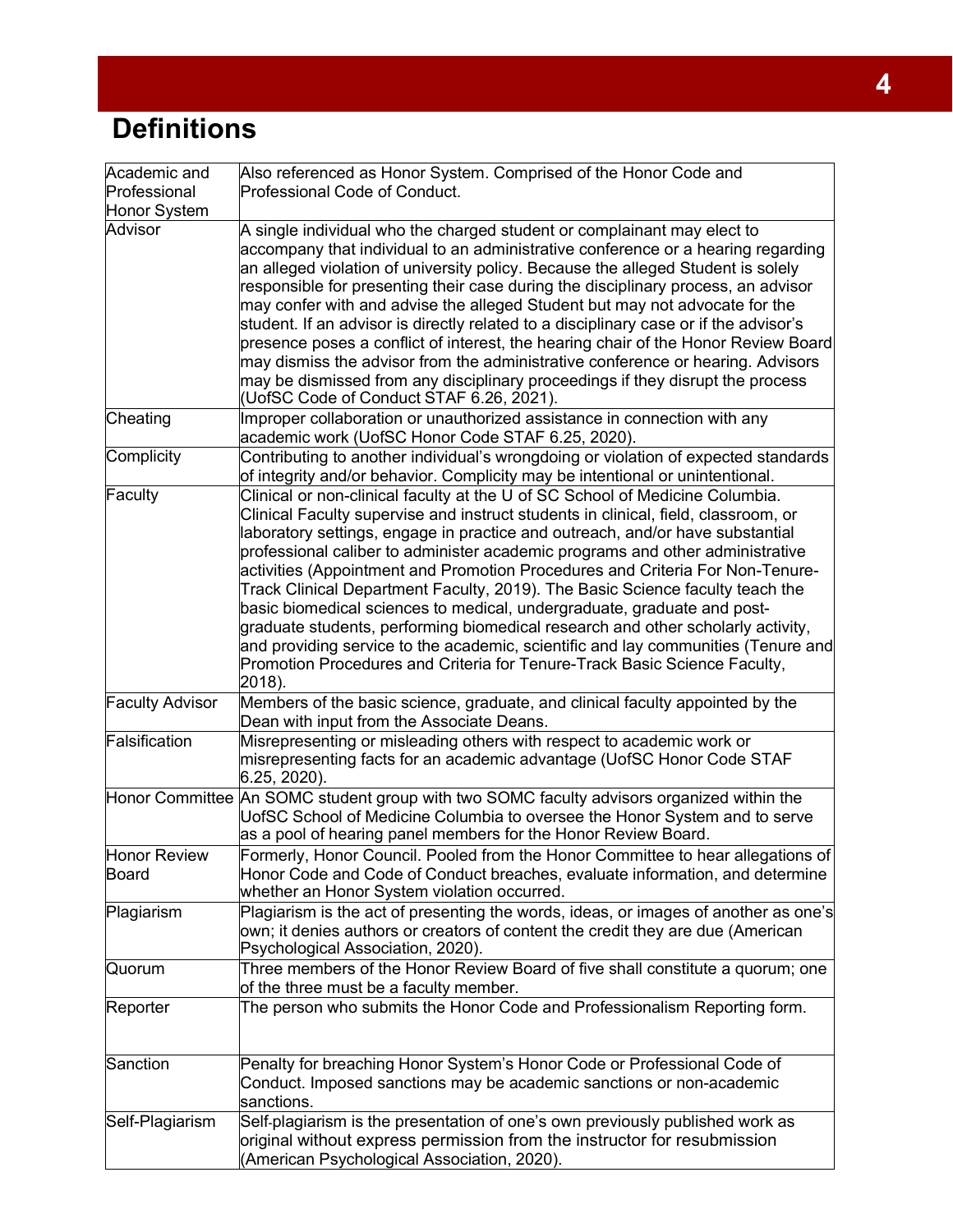| <b>Student</b>                     | A person who is (1) currently enrolled at the USC SOMC, (2) who is accepted for<br>admission or readmission to the USC SOMC, (3) who has been enrolled at the<br>university in a prior semester or summer session and is eligible to continue                                                                                                                                                                                                                                                  |  |
|------------------------------------|------------------------------------------------------------------------------------------------------------------------------------------------------------------------------------------------------------------------------------------------------------------------------------------------------------------------------------------------------------------------------------------------------------------------------------------------------------------------------------------------|--|
|                                    |                                                                                                                                                                                                                                                                                                                                                                                                                                                                                                |  |
|                                    | enrollment in the semester or summer session that immediately follows, (4) who<br>isattending an educational program sponsored by the university while that<br>person ison campus, or (4) who engaged in prohibited conduct at a time when<br>the individual met the above criteria. Individuals who are not currently enrolled<br>at the USC SOMC remain subject to the disciplinary process for conduct that<br>loccurred<br>while they were enrolled (UofSC Code of Honor STAF 6.25, 2020). |  |
| <b>Student Advisor</b>             | An M4 student appointed by the Dean, with input from the Faculty Advisors<br>andAssociate Deans as necessary.                                                                                                                                                                                                                                                                                                                                                                                  |  |
| <b>Student Chairs</b>              | An M2 student and a graduate program student elected to the Honor<br>Committee.<br>The function of the co-chairs is to oversee the processes of the Honor<br>ReviewBoard. They are non-voting members of the Honor Review Board.                                                                                                                                                                                                                                                               |  |
| Student<br>Promotions<br>Committee | Advises the Dean about the academic standing of medical students enrolled<br>inthe SOMC (UofSC SOMC Committee Membership Handbook,<br>2020-2021).                                                                                                                                                                                                                                                                                                                                              |  |
| <b>Witness</b>                     | A person who was present during the incident and observed what occurred, or<br>in limited circumstances, a person to whom a respondent or complainant<br>interacted wh regarding the incident. Character witnesses are not permitted<br>(UofSC Code of Conduct STAF 6.26, 2021).                                                                                                                                                                                                               |  |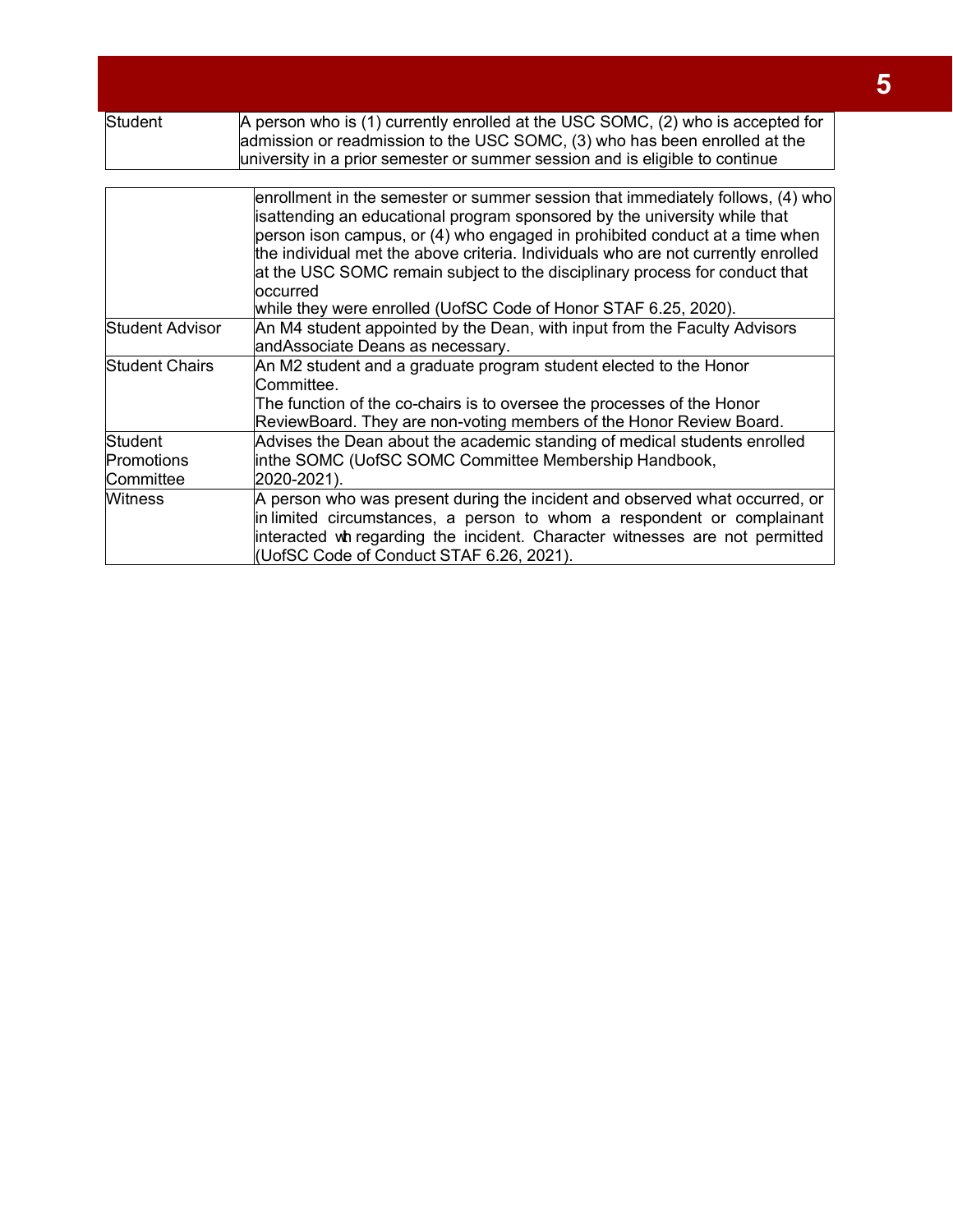# <span id="page-5-0"></span>**The Academic and Professional Honor System**

All students of the UofSC SOMC pledge to conduct themselves professionally and respectfully in all aspects of education and professional practice. The Honor Code delineates the values set forth in the tenets of the Carolinian Creed. To that end, UofSC SOMC instituted an Honor System comprised of an Honor Code and Professional Code of Conduct.

<span id="page-5-1"></span>**Honor Code** It is the responsibility of UofSC SOMC students consistently to adhere to the highest standards ofhonesty and personal, professional, and academic integrity.

<span id="page-5-2"></span>**Professional Code of Conduct** It is the responsibility of USC SOMC students to commit to upholding professional, academic, and legal standards of behavior.

This pledge encompasses the entire realm of education, including clinical coursework, research, and patient or client care. All students of the UofSC SOMC are under jurisdiction of the Honor Committee of the UofSC SOMC and subject to the penalties brought forth as a result of a violation of the written codes.

There is a shared relationship among professional, personal, and ethical development. To that end, it is the responsibility of all UofSC SOMC students to adhere to the Academic and Professional Honor System as well as to ethical standards as outlined by professional ethics and practice guidelines set forth by their appropriate professional associations (e.g., [AMA,](https://www.ama-assn.org/delivering-care/ethics/code-medical-ethics-overview) [NSGC,](https://www.nsgc.org/Policy-Research-and-Publications/Code-of-Ethics-Conflict-of-Interest/Code-of-Ethics) [AANA,](https://www.aana.com/docs/default-source/practice-aana-com-web-documents-(all)/professional-practice-manual/code-of-ethics-for-the-crna.pdf) [ACA,](https://www.counseling.org/docs/default-source/default-document-library/2014-code-of-ethics-finaladdress.pdf?sfvrsn=96b532c_2) [APA,](https://www.apa.org/ethics/code) etc.).

Programs are responsible for ensuring their students are aware of expected academic and professional behaviors and should foster their students' learning and development through feedback and assessment of skills. When a program has reason to believe the student has violated the Honor Code or Professional Code of Conduct, then they should report the violation according to the Honor System process and procedures.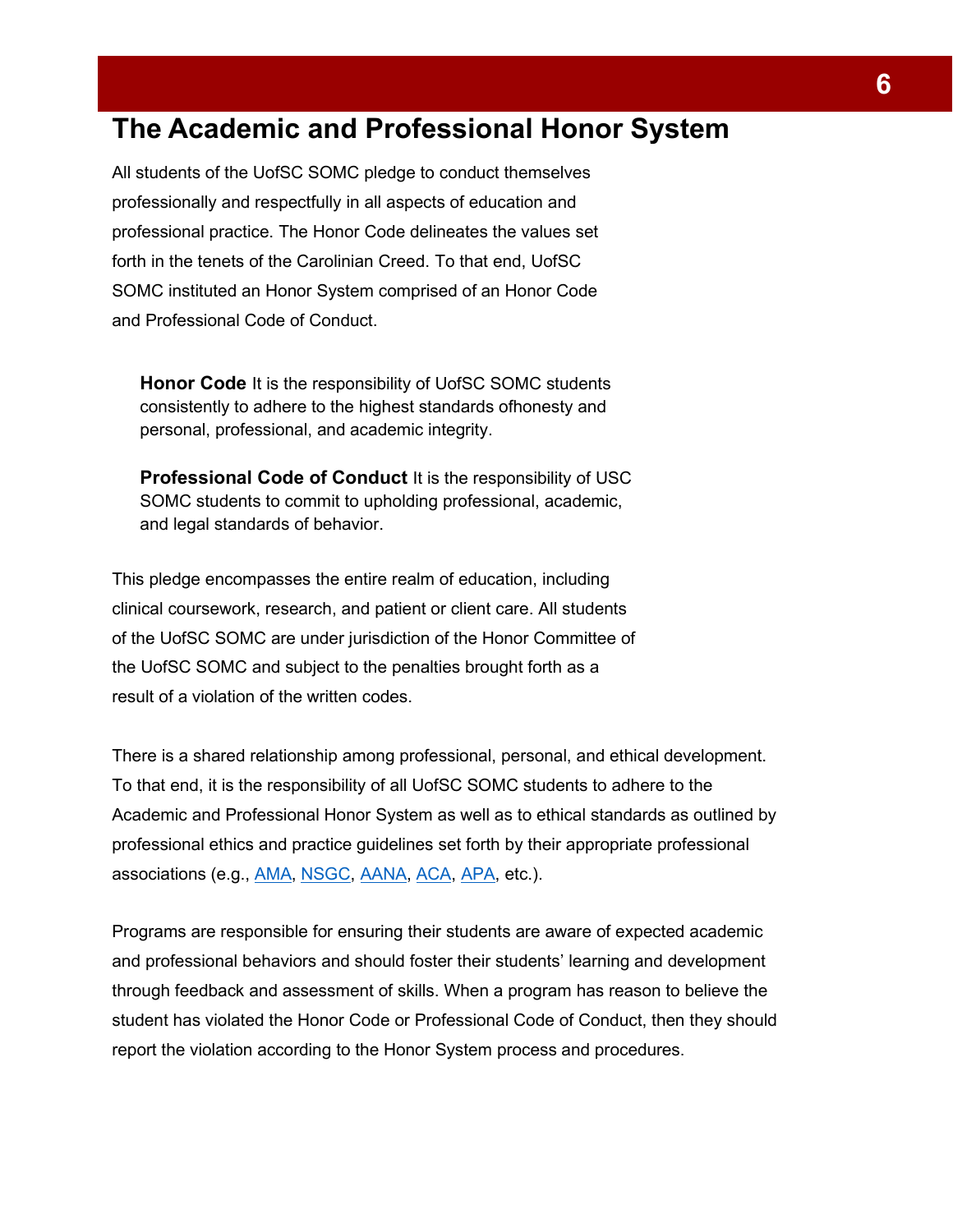# <span id="page-6-0"></span>**Honor Code**

### <span id="page-6-1"></span>**Academic Regulations**

#### Honor Code

All students enrolled in the School of Medicine Columbia are members of the student body of the University of South Carolina and are, therefore, subject to the regulations found in the Carolina Community, a publication of the University's Division of Student Affairs and Department of Academic Support (2021-2022 Academic Bulletin, UofSC SOMC).

#### <span id="page-6-2"></span>**Guidelines on the Honor Code**

The UofSC Honor Code (STAF 6.25) is the prevailing document that defines expectations related to academic conduct. Specific reporting and review procedures have been developed for the SOMC and are described in the section, [Honor Committee](#page-13-0) [Constitution and Function.](#page-13-0) Students enrolled in the School of Medicine Columbia must adhere to the University of South Carolina Honor Code.

- 1. It is the responsibility of every student at the University of South Carolina to adhere steadfastly to truthfulness and to avoid dishonesty, fraud, or deceit of any type in connection with any academic program.
- 2. Any student who violates this Honor Code or who knowingly assists another to violate this Honor Code shall be subject to discipline.
- 3. A violation of the Honor Code may result in suspension or dismissal from the School of Medicine Columbia (2021-2022 Academic Bulletin, UofSC SOMC).

Each SOMC student is personally responsible to understand and adhere to this Honor Code.

- 1. The student affirms they will demonstrate the highest standards of honesty and personal, professional, and academic integrity;
- 2. The student will demonstrate excellence in all aspects of their education; and
- 3. The student will take accountability for their own actions.

When a student is uncertain as to whether conduct would violate this Honor Code, it is the responsibility of the student to seek clarification from the appropriate faculty member or instructor of record.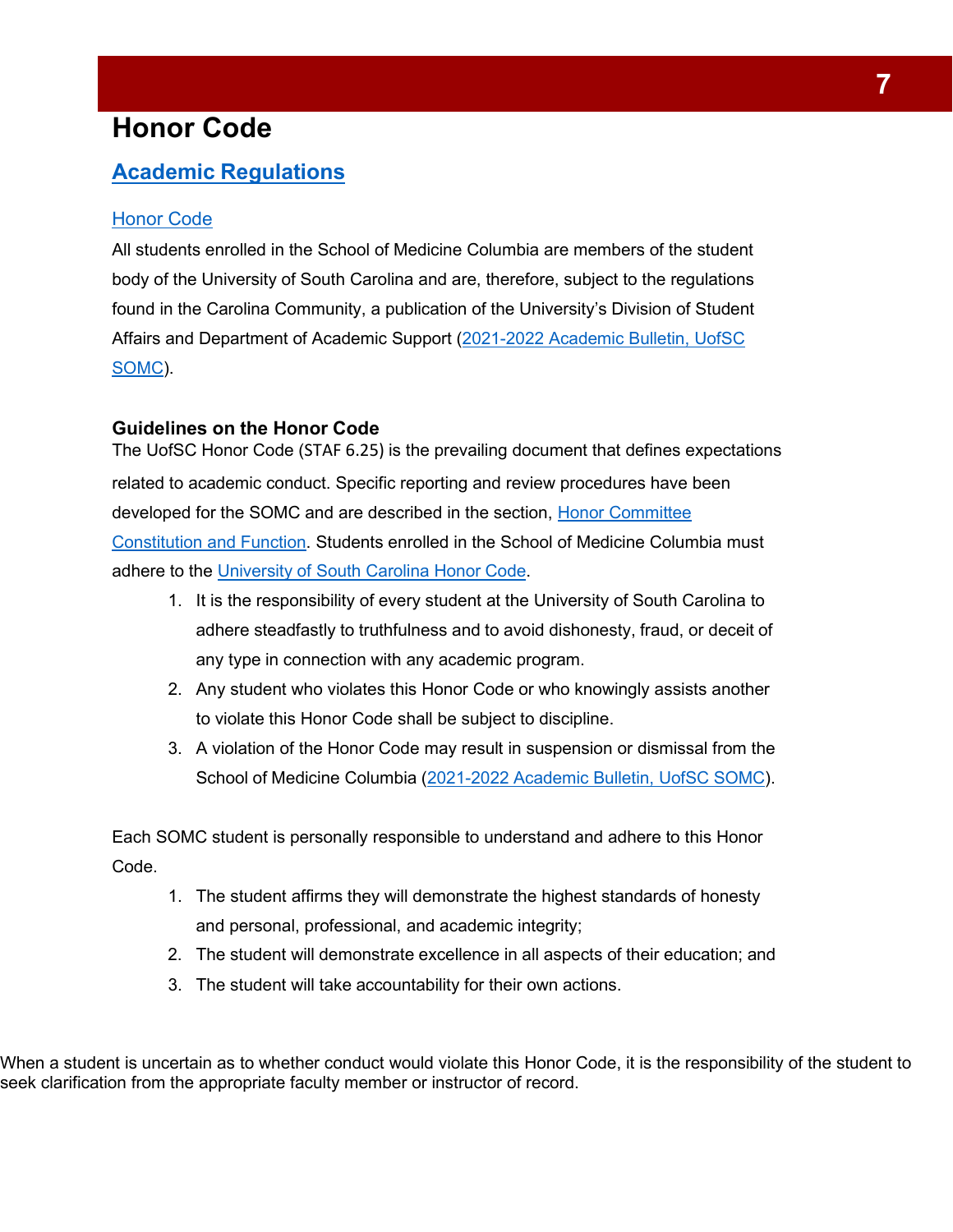In addition to adhering to the [University of South Carolina Honor Code,](http://www.sc.edu/policies/ppm/staf625.pdf) the UofSC SOMC stipulates:

- 1. The student will not plagiarize, including self-plagiarism. Prohibited behaviors include
- 1. Partial or incomplete citation of work or ideas.
- 2. Improperly paraphrasing by acknowledging the source but failing to present the material in one's own words.
- 3. Paraphrasing without acknowledgment of the source.
- 4. Multiple submissions of the same or substantially the same academic work for academic credit.
- 5. Copying or sharing, partially or entirely, any material without acknowledgement of the source.
	- 2. The student will not intentionally misrepresent by word or action any situation of fact, including
		- a. falsely reporting breaches of the Honor System; and
		- b. falsification of documents related to academic or clinical work.
	- 3. The student will follow the University of South Carolina's policies and standards for electronic information security. In addition, students will abide by the following guidelines:
		- a. Shared files are intended to be student generated only, including but not limited to outlines, Word documents, and PowerPoint presentations.
		- b. Every file added to the authorized shared folder must include the first and last name of the person that uploaded it in the file name. Any file without a person's name will be immediately deleted without notification.
		- c. No file may include exam material, including reproductions of test questions or paraphrasing of test questions.
		- d. Absolutely no copyrighted material will be allowed in the shared folder (including, but not limited to textbooks and review books).
		- e. No recordings (personal or from Echo360™ or ClassCapture™) may be posted.
		- f. A document that a faculty member hands out in class may not be posted unless they explicitly state that it may be.
		- g. PowerPoints or documents posted on Blackboard™ may not be posted in the shared folder; other documents are at faculty discretion.
		- h. When in doubt students should confirm with their faculty for guidance regarding what is acceptable to post or share.
		- i. Group sharing of materials is only allowed via UofSC SOMC-monitored Google Drive™ accounts. File sharing through e-mail should be done judiciously in the spirit of the Honor Code.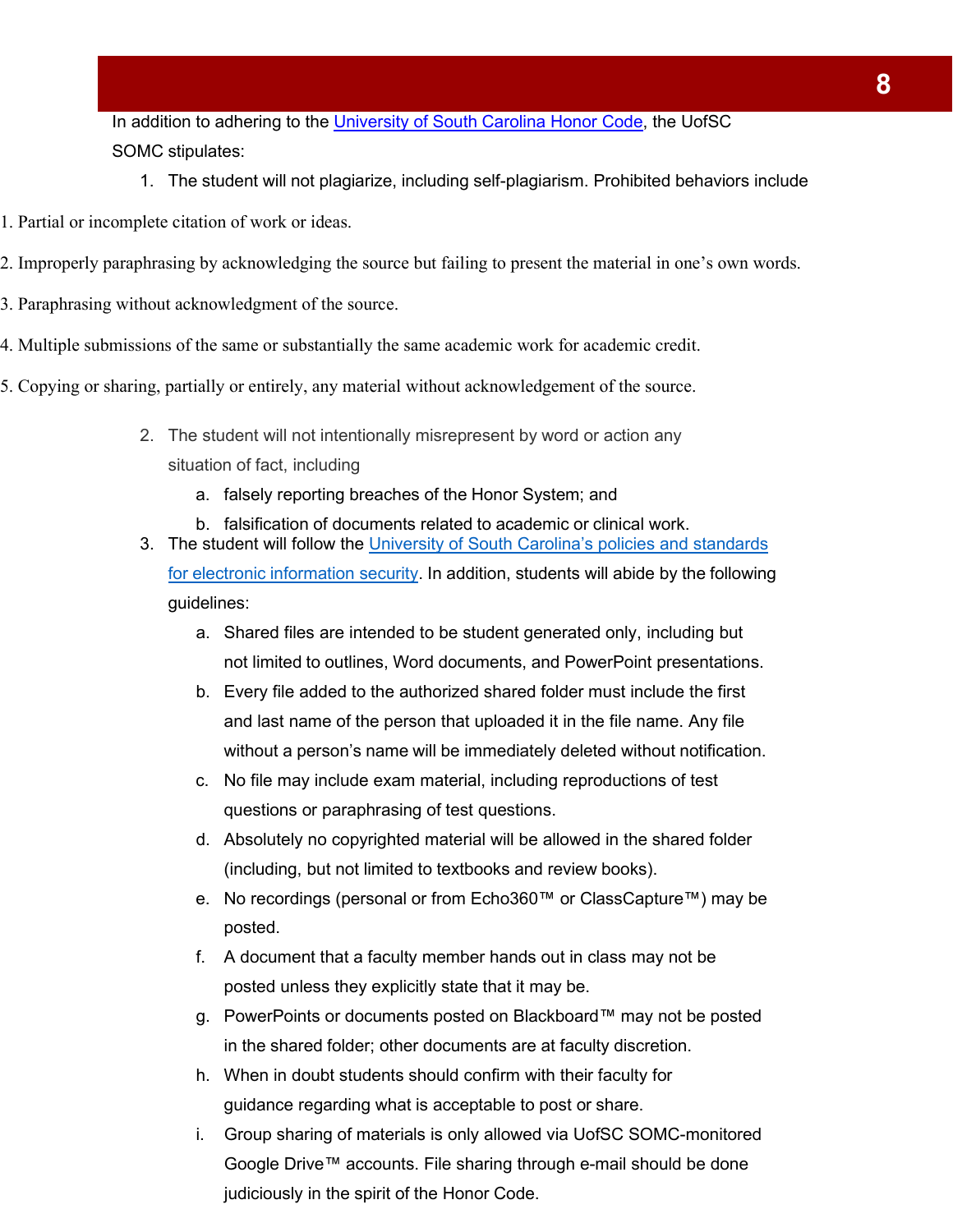4. The student will promptly and discreetly report all suspected violations of the Honor Code as specified in [Article 4](#page-17-1) of the Constitution, which details specific reporting procedures developed for the SOMC.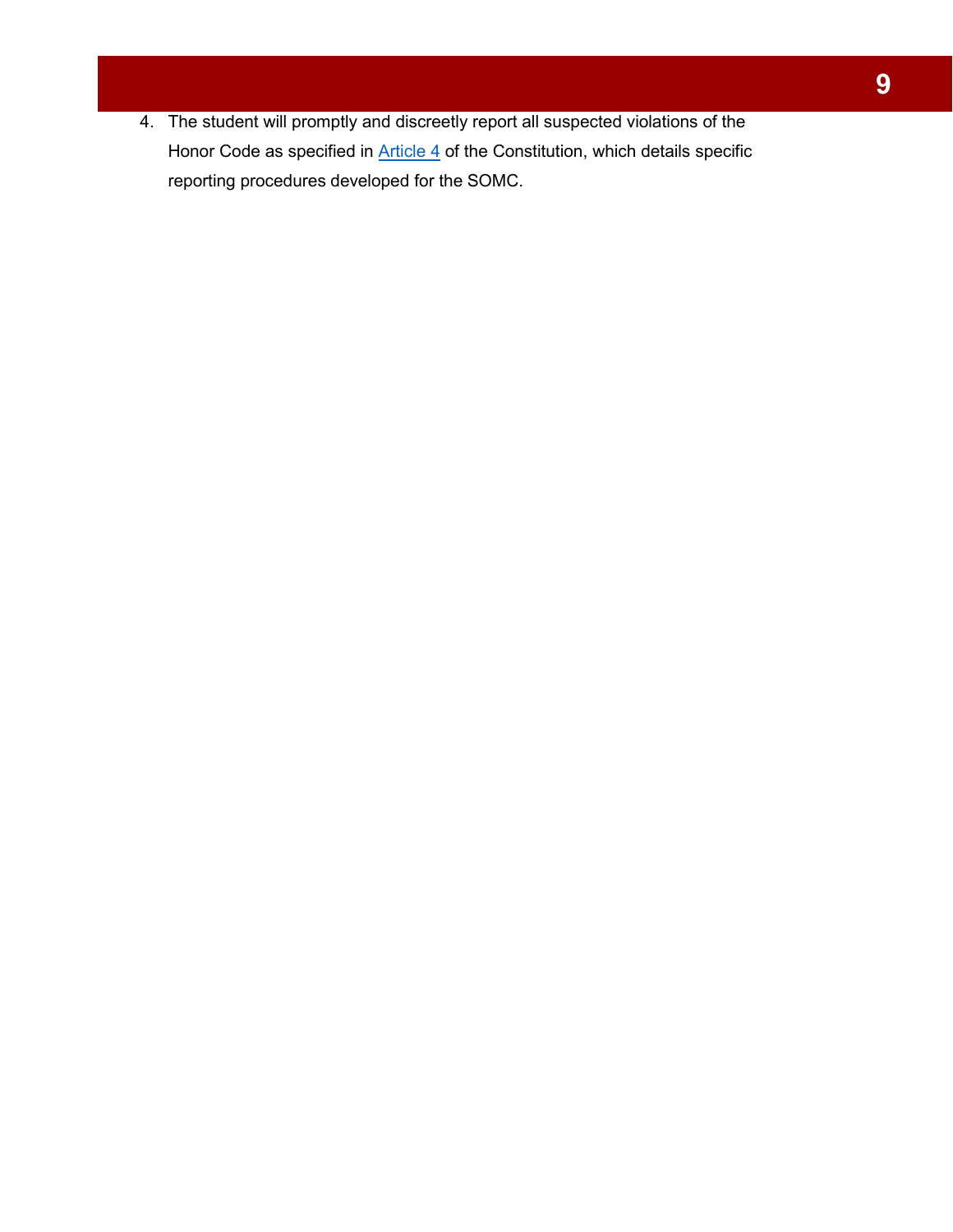## <span id="page-9-0"></span>**Professional Code of Conduct**

School of Medicine students are expected to conduct themselves professionally as specified by the School of Medicine Policy on Evaluation ofPersonal and Professional Conduct. The SOMC Professional Code of Conduct encompasses the UofSC Code of Conduct (STAF 6.26) and the Evaluation of Personal and Professional Conduct. Specific reporting and review procedures developed for the SOMC are described in section Honor Committee [Constitution](#page-13-0) and Function.

#### <span id="page-9-1"></span>**Code of Conduct**

The [UofSC Code of Conduct](https://www.sc.edu/policies/ppm/staf626.pdf) "outlines specific prohibited conduct that can result in the disciplinary process being initiated with a student, group of students, or student organization" (STAF 6.26, p. 3). The purpose of the Code of Conduct is to articulate the university's authority to initiate disciplinary action against a student in accordance with procedure and due process protections. The Code of Conduct also identifies "prohibited conduct and sanctions for violations of prohibited conduct" (STAF 6.26, p. 1). When a student is uncertain as to whether conduct would violate this Honor Code, it is the responsibility of the student to seek clarification from the appropriate faculty member or instructor of record.

#### <span id="page-9-2"></span>**Academic Regulations**

#### <span id="page-9-3"></span>**Policy on Evaluation of Personal and Professional Conduct**

School of Medicine Columbia students have the responsibility to maintain the highest levels of personal and professional integrity and to show compassion and respect for themselves, colleagues, faculty, staff, and, most important, the patients, clients, or research participants who participate in their education (2021-2022 Academic Bulletin, UofSC SOMC).

Each SOMC student is personally responsible to understand and adhere to this policy. All students are expected to demonstrate professional, responsible and respectful behavior demonstrating the commitment to maintaining an environment contributing to learning and ethical clinical practice and/or research. Students enrolled in the School of Medicine Columbia adhere to the University of South Carolina School of Medicine Evaluation of Personal and Professional Conduct.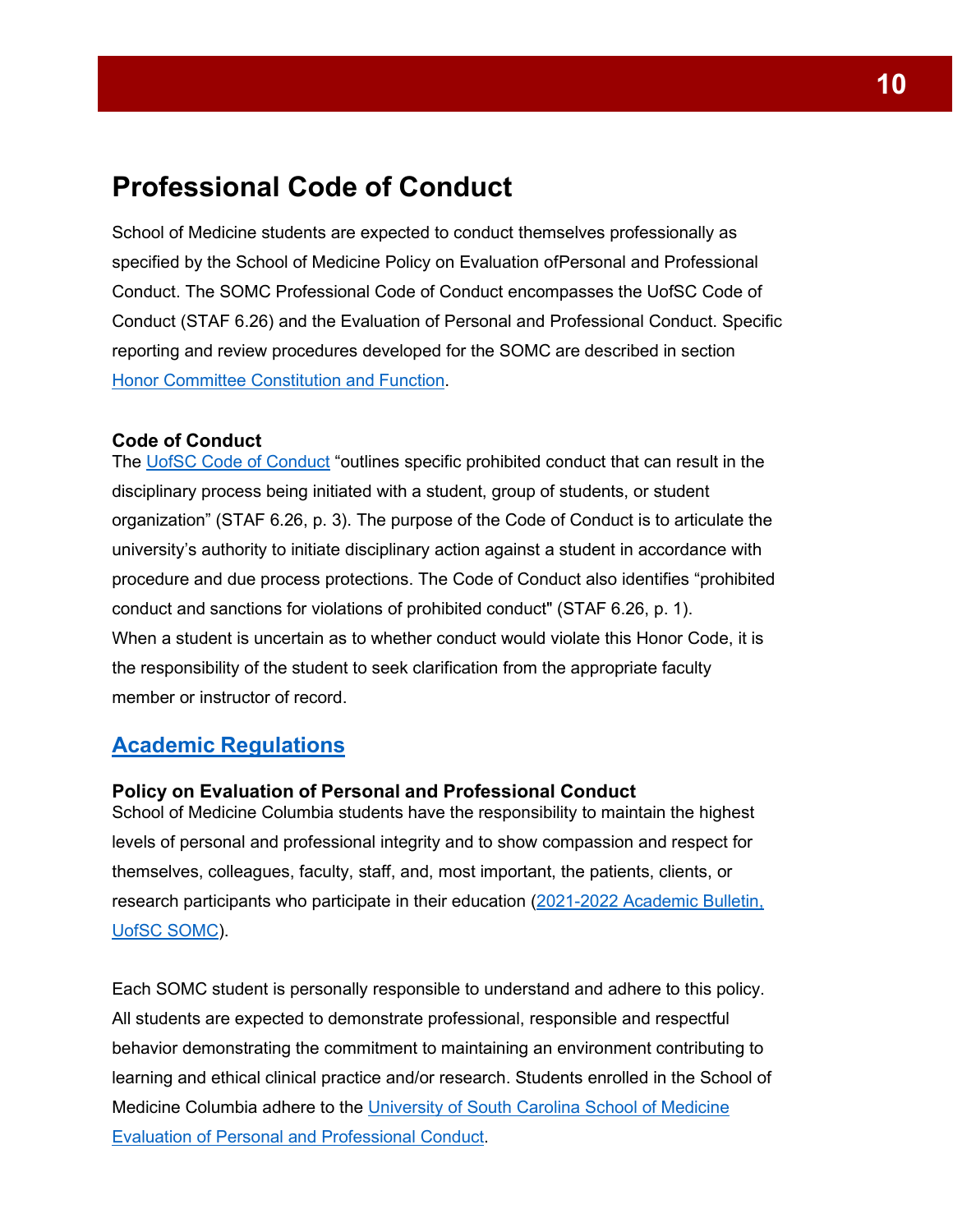- 1. The School of Medicine Columbia student will show concern for the welfare of patients, clients, or research participants. The SOMC student will
	- a. display a professional attitude in obtaining medical or clinical histories and physical examinations;
	- b. act appropriately and respectfully in all verbal and nonverbal interactions with patients, clients, or research participants;
	- c. treat patients, clients, or research participants with respect and dignity, both in the presence of patients, clients, or research participants and in discussions with professional colleagues; and
	- d. display concern for the total patient, client, or research participant.
- 2. The School of Medicine Columbia student will show concern for the rights of others. The SOMC student will
	- a. demonstrate a considerate manner and cooperative spirit in dealing with professional staff, colleagues, and members of the healthcare team;
	- b. treat all persons encountered in a professional capacity with equality regardless of race, religion, sex, handicap, sexual orientation, or socioeconomic status; and
	- c. assume an appropriate and equitable share of duties among peers and colleagues.
- 3. The School of Medicine Columbia student will show evidence of responsibility to duty. The SOMC student will
	- a. effectively and promptly undertake and follow through on duties until their completion, and notify appropriate persons in authority of problems;
	- b. be punctual and present at rounds, conferences, and all academic and clinical obligations;
	- c. notify course and clinical clerkship directors (or other appropriate persons) of absence or inability to attend to duties;
	- d. see assigned patients regularly and, with appropriate supervision, assume responsibility for their care; and
	- e. ensure that he or she can be promptly located at all times when on duty.
- 4. The School of Medicine Columbia student will be trustworthy. The School of Medicine SOMC student will
	- a. be truthful and intellectually honest in all communications;

**11**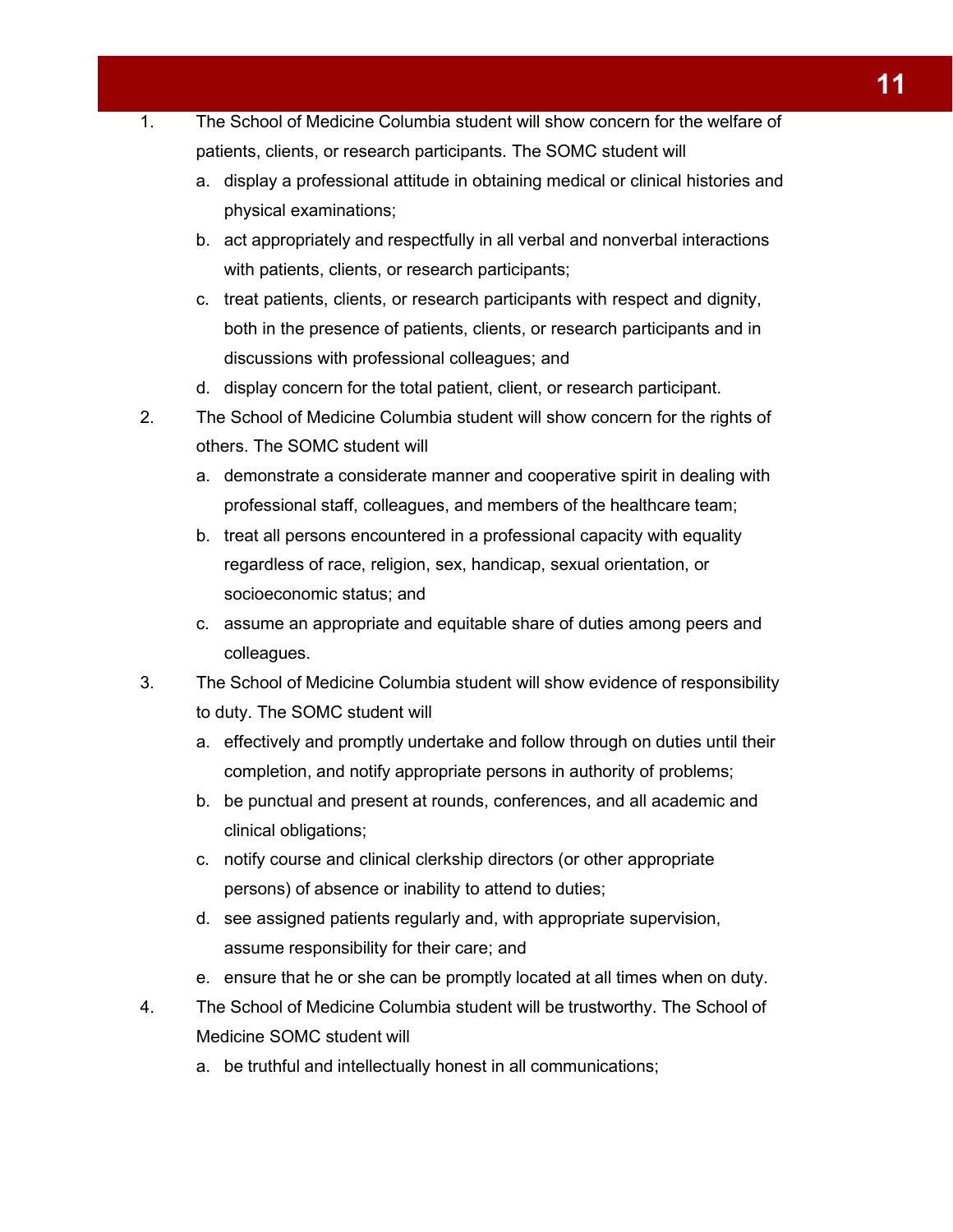- b. adhere to the highest standards of research integrity and avoid research misconduct; including (but not limited to) the fabrication, falsification, or plagiarism of reported research results.
- c. accept responsibility and establish priorities for meeting multiple professional demands and for completing work necessary for the optimal care of patients, clients, or research participants;
- d. accurately discern when supervision is needed before acting; and
- e. maintain confidentiality of all patient, client, or research participant information.
- 5. The School of Medicine Columbia student will maintain a professional demeanor. The SOMC student will
	- a. maintain appropriate standards of personal appearance, attire, and hygiene for the population served;
	- b. maintain emotional stability and equilibrium under the pressures of emergencies, fatigue, professional stress, or personal problems; and
	- c. be responsible in the use of alcohol and prescription drugs and avoid their effects while on duty.
- 6. The School of Medicine Columbia student will possess those individual characteristics required for the practice of medicine. The SOMC student will
	- a. make logical diagnostic and therapeutic judgments;
	- b. communicate effectively with patients, clients, research participants, supervisors, and peers;
	- c. establish appropriate professional relationships with faculty and colleagues, and patients, clients, or research participants; and
	- d. show evidence of the ability to be perceptive, introspective, and insightful in professional relationships.

In addition to the UofSC Code of Conduct [\(STAF 6.26\)](https://www.sc.edu/policies/ppm/staf626.pdf), the following list, though not exhaustive, includes additional conduct that may subject a student to disciplinary action:

- 1. The student will not violate any of UofSC's policies on **Equal Opportunity** and Discriminatory Harassment.
- 2. The student will not engage in any inappropriate relationships (sexual or otherwise) with patients, clients, or research participants or with their family members.
- 3. The student will not violate the UofSC policy on Sexual Misconduct.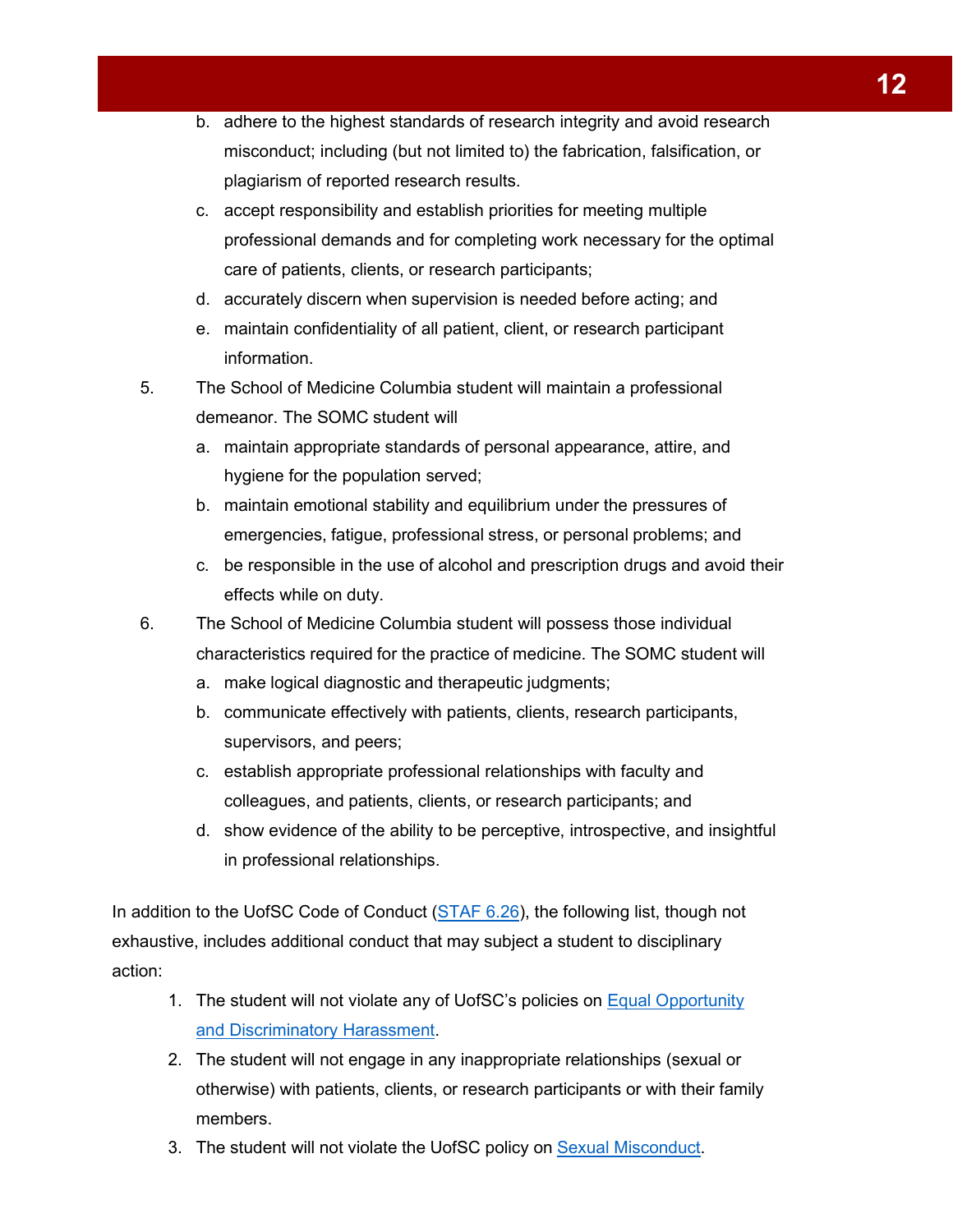- 4. The student will not endanger their patients, clients, or research participants by, including but not limited to, failing to ask for advice from superiors, neglecting to obtain appropriate supervision for clinical procedures, or performing tasks inappropriate for the clinical setting and their level of training.
- 5. The student will not violate the privacy of patients, clients, or research participants, including but not limited to the guidelines set in place by the clinical facilities and the Health Insurance Portability and Accountability Act (HIPAA), professional standards of ethics, or the University's Institutional Review Board (IRB).
- 6. The student will not falsify clinical or research records or data.
- 7. The student will not falsify or misrepresent any activities related to field experiences.
- 8. The student will not falsely identify oneself as a physician, physician assistant, nurse anesthetist, counselor, etc.
- 9. The student will not disobey local, state, and national laws.
	- a. Any student arrested for, charged with, or convicted of any offense other than a minor traffic offense (for which a fine of \$250 or less was imposed) is required to report the event to the Honor Review Board within one day of the event, as specified in [Article 4.1.a](#page-17-1) of the Constitution.
	- b. Failure to do so will be considered an additional breach of the Honor System.
- 10. The student will not engage in retaliation against a person who reporting a violation of the Honor Code or Professional Code of Conduct.
- 11. The student will promptly and discreetly report all suspected violations of the Professional Code of Conduct as specified in [Article 4 o](#page-17-1)f the Constitution.

The following list includes some examples of misconduct of the Evaluation of Personal and Professional Conduct that may subject a student to disciplinary action. However, it is the responsibility of programs to ensure their students are aware of expected academic and professional behaviors and should foster their students' learning and development through feedback and assessment of skills.

1. The student is not present at all required classes, meetings, rotations, and other mandatory events. Expected absences must be reported to the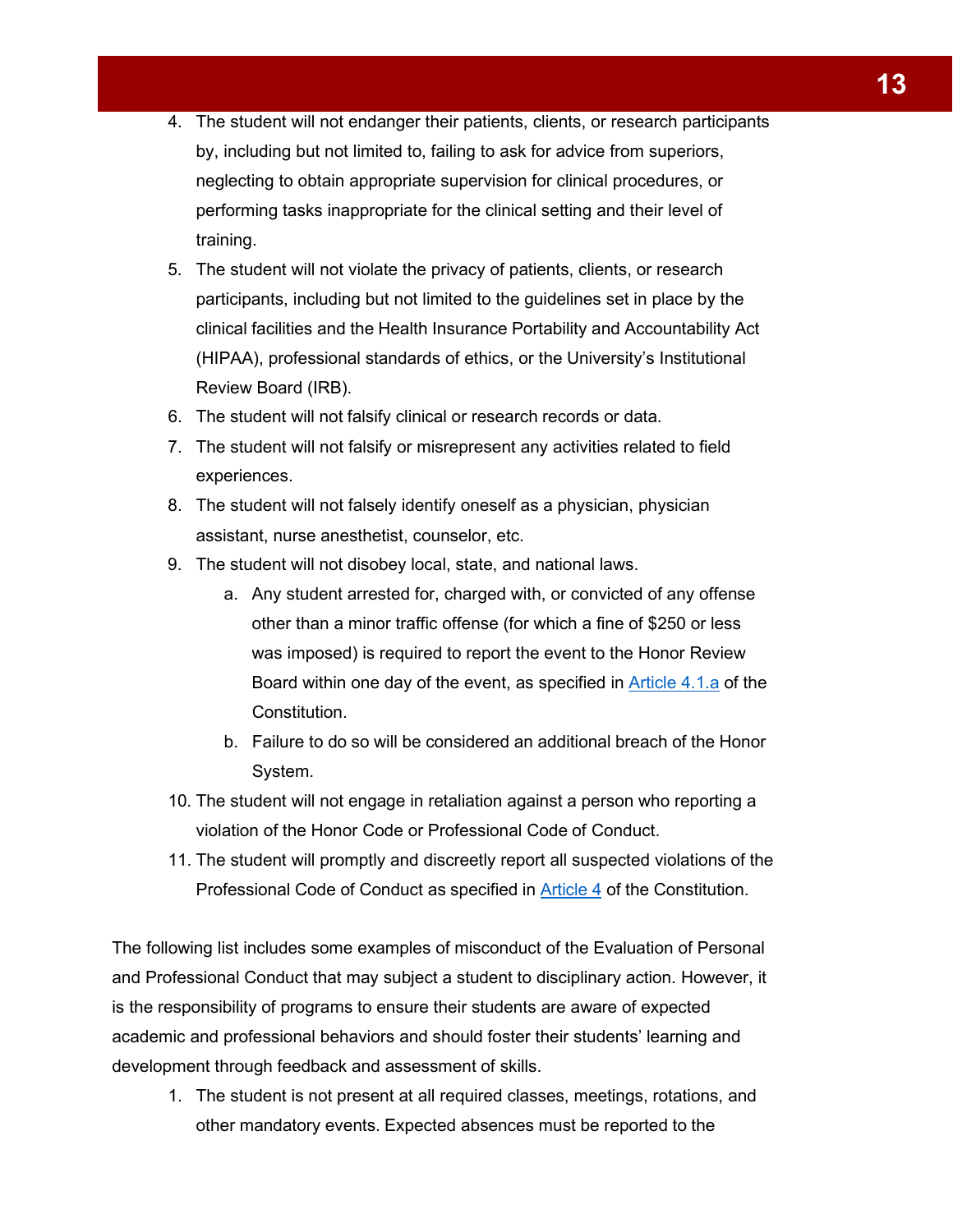program director, course instructor, or clerkship director in advance. Advance notice of an absence does not equate to an excused absence.

- <span id="page-13-0"></span>2. The student does not complete all matriculation and/or graduation requirements for their specific program (e.g., trainings, certifications, comprehensive examinations, etc.) as detailed on the program website and/or in the program student handbook.
- 3. The student does not assume an equitable distribution of the workload for any group assignments or clerkship rotations; abdicating responsibility for their actions.
- 4. The student misuses resources, including (but not limited to) parking facilities, clinical supplies, break areas, and hospital or program equipment.
- 5. The student does not remain accessible (via phone, text message, or other means of communication) at all times while on duty at their clinical placement.
- 6. The student does not complete all assigned clinical work on time.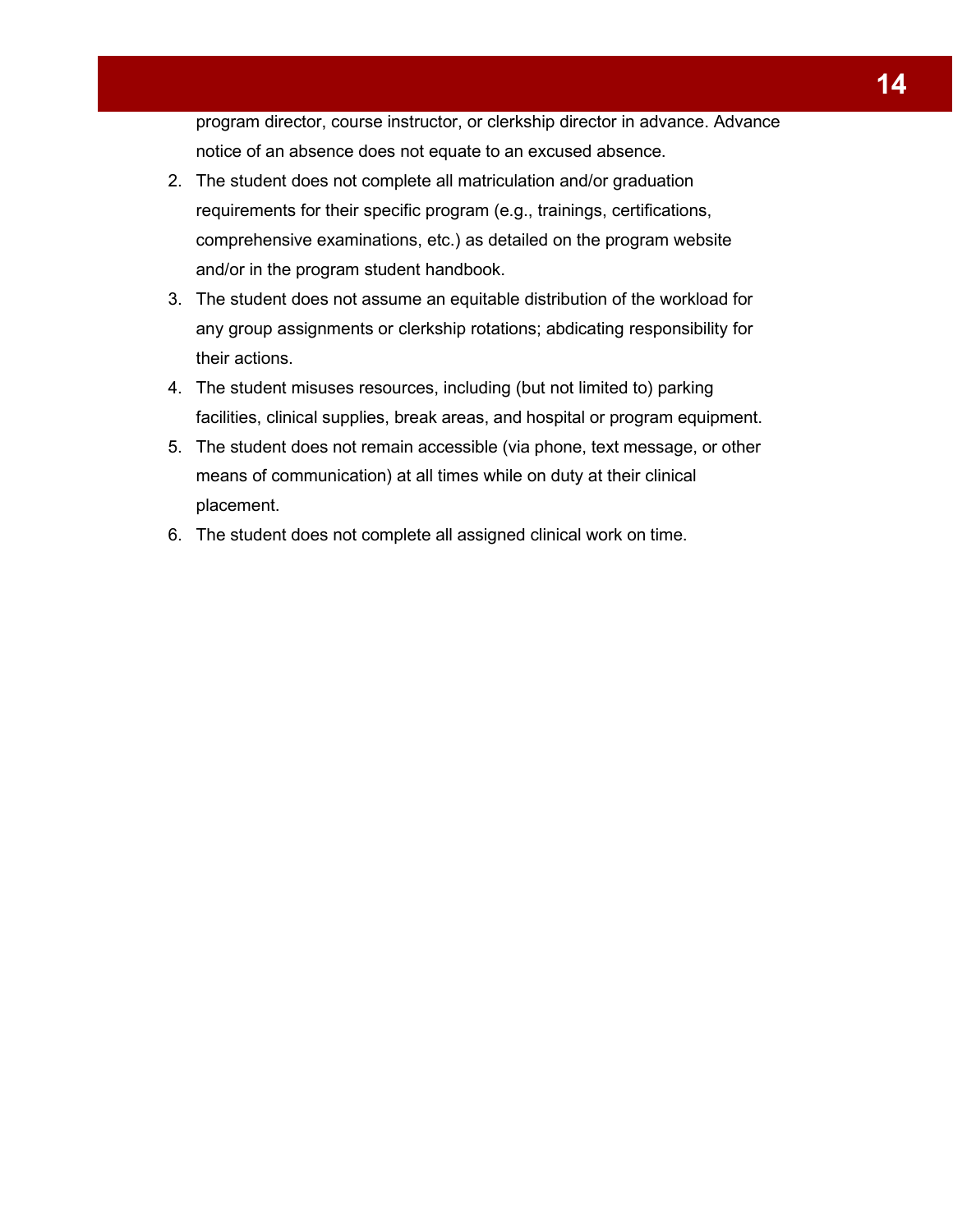# <span id="page-14-0"></span>**Honor Committee Constitution and Function**

### <span id="page-14-2"></span><span id="page-14-1"></span>**Article 1: Purpose**

#### **1. Honor Committee**

- a. The purpose of the Honor Committee shall be
	- i. to encourage the students of the UofSC SOMC to uphold the highest standards of integrity,
	- ii. to inform the students of the UofSC SOMC of the expectations set forth by the written Honor System,
	- iii. to inform the students of the UofSC SOMC of the process of the Honor Review Board, and
	- iv. to serve as a pool of hearing panel members for the Honor Review Board.

#### <span id="page-14-3"></span>**2. Honor Review Board**

- a. The purpose of the Honor Review Board shall be:
	- i. to receive allegations of Honor System violations and protect against false accusations,
	- ii. to evaluate information presented in an Honor System violation,
	- iii. to determine whether an Honor System violation occurred, and
	- iv. to inform the student and faculty advisor of the Honor Review Board of the outcome of a review.

### <span id="page-14-5"></span><span id="page-14-4"></span>**Article 2: Honor Committee Membership and Officers and Their Duties**

#### **1. Faculty Advisor**

- a. There will be Faculty Advisors for the non-clinical and clinical aspects and graduate programs of the school. Each Faculty Advisor will serve staggered 3-year terms.
- b. The Honor Committee's Faculty Advisors' role is to ensure that all rules are followed in a review.
- c. In the case of an allegation, the Faculty Advisors will decide with the Student Advisor and Student Chairs of the Honor Committee whether there is sufficient reason to believe an honor system violation (honor code or professional code of conduct) has occurred.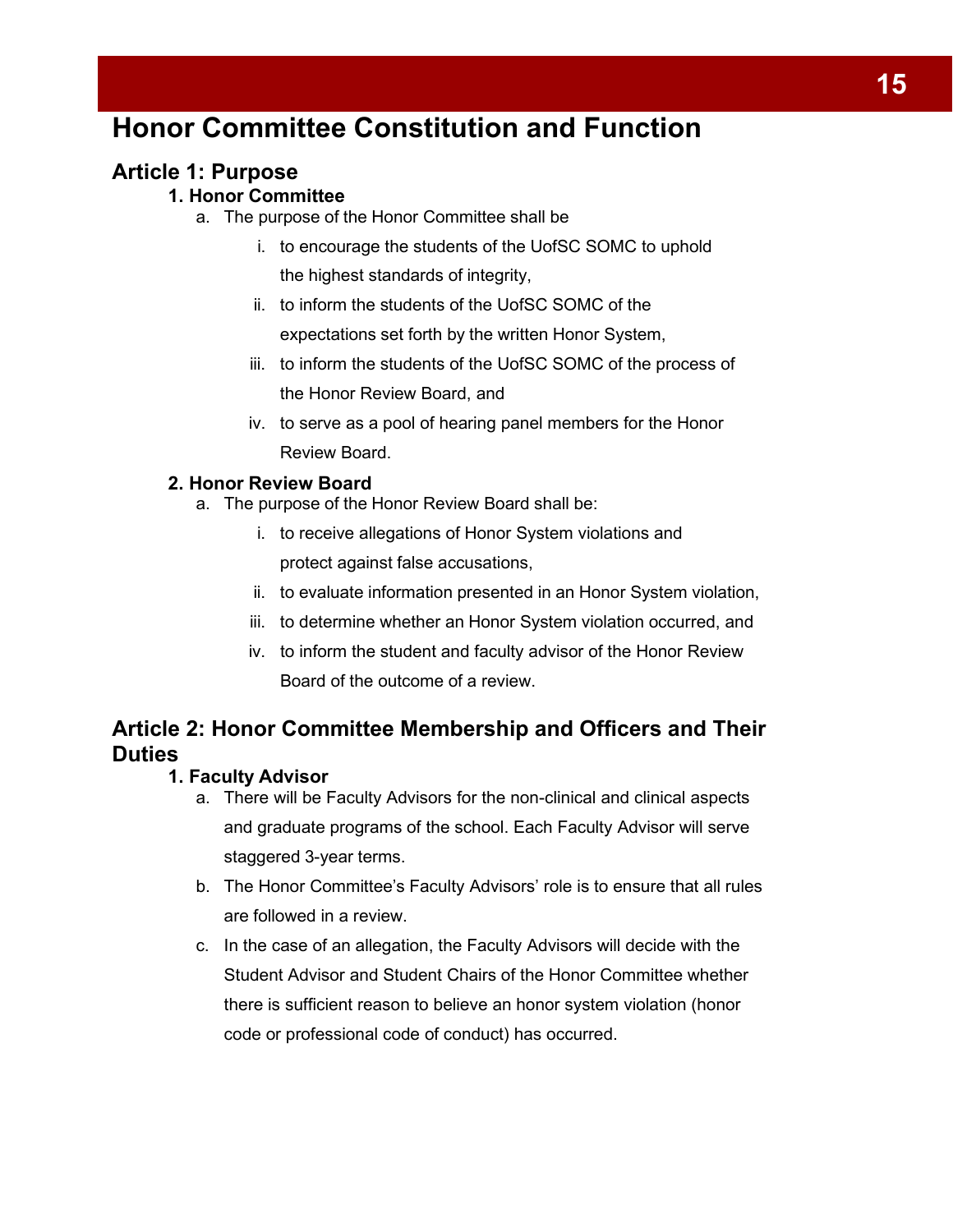#### <span id="page-15-0"></span>**2. Student Advisor**

- a. The Student Advisor's role is to collect information for a hearing and to function as an Investigator, under the supervision of a Faculty Advisor.
- b. The Student Advisor is to act as point of contact for the student body, an advisor for the Student Chairs, and a liaison between faculty and student representation.

#### <span id="page-15-1"></span>**3. Student Chair**

- a. The role of the Student Chairs is to coordinate the activities of the Honor Committee, and to oversee the meetings of the Honor Review Board.
- b. A Student Chair will preside at all meetings of the Honor Review Board.
- c. A Student Chair will arrange for the review of any charged student.
- d. Elections will occur after Spring Break and the term will last for one year.

#### <span id="page-15-2"></span>**4. Vice Chair/Secretary**

- a. The Vice Chair/Secretary shall be an elected position from the M2 members of the Honor Committee.
- b. The Vice Chair/Secretary shall keep full minutes of all meetings and full proceedings of all Honor Committee meetings.
- c. The Vice Chair will serve as acting Student Chair in the event of the Student Chair's absence.

#### <span id="page-15-3"></span>**5. Electronic File Sharing Chair**

- a. Two students (one M2 and graduate student) of the Honor Committee will be appointed by the Student Chairs of the Honor Committee, based on theirdesire for the position.
- b. The role will be to oversee the various means of electronic file sharing and removing any material that is deemed to be a violation of the UofSC Policy for [Responsible Use of Data, Technology, and](http://www.sc.edu/policies/ppm/univ152.pdf) User [Credentials](http://www.sc.edu/policies/ppm/univ152.pdf) (UNIV 1.52).

#### <span id="page-15-4"></span>**6. Honor Committee Members**

- a. The Honor Committee shall consist of any student at the USC SOMC in good academic and conduct standing beginning on July 1<sup>st</sup> (with the exception of newly enrolled M1s and first-year IBMS, Ph.D., or biomedical science MS students).
	- i. M1 students in good academic and conduct standings shall be considered for membership at the beginning of second semester of their M1 year.
- b. The student must apply to be a member of the committee through a written statement and letter of recommendation. Students may then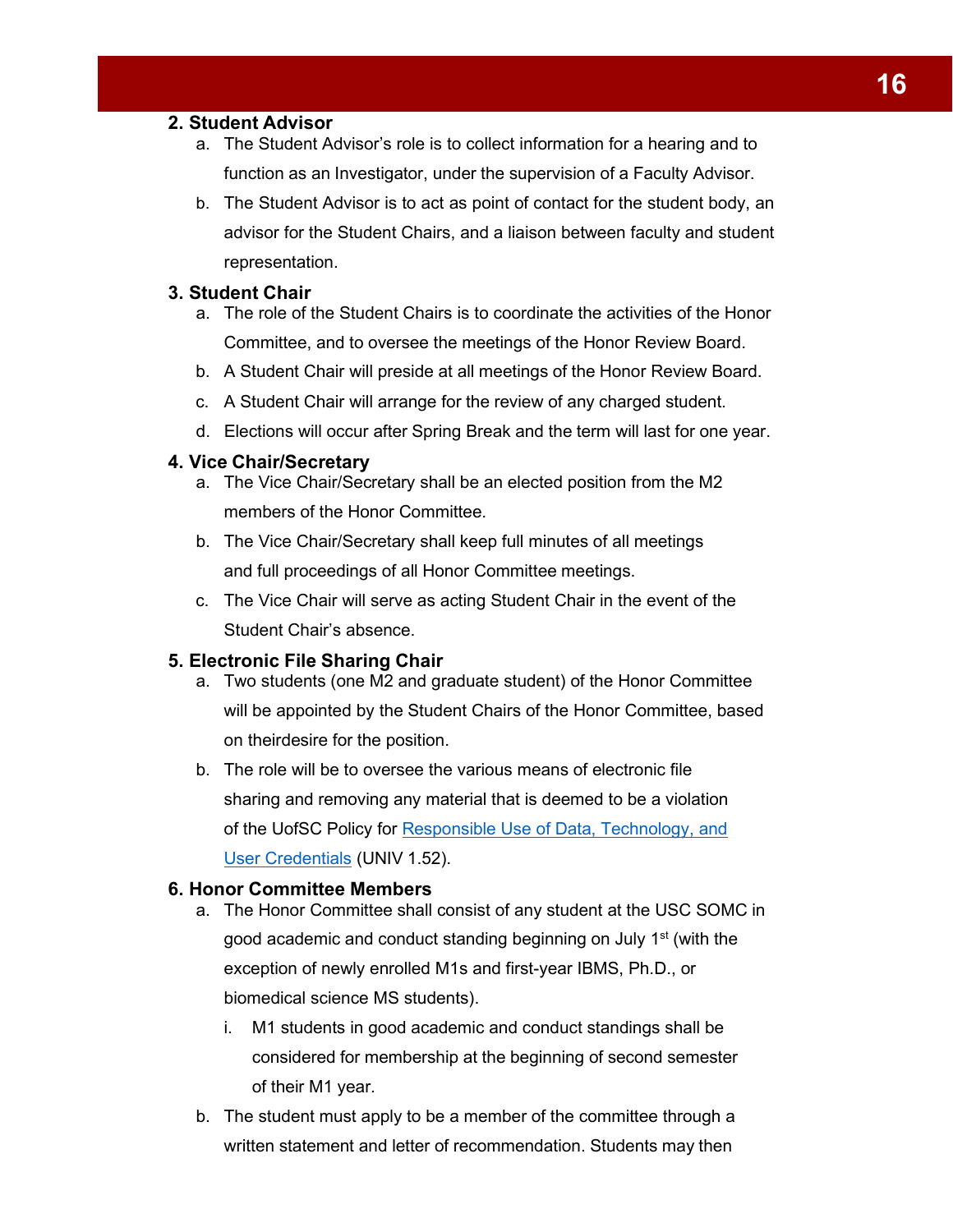be selected by peer election, appointment by faculty, or other processes as set forth by a program. Upon selection, the student must review the Academic and Professional Honor System and pass a quiz.

- c. Once the quiz is satisfactorily completed, the Student Chair, Student Advisor, and Faculty Advisors shall approve membership.
	- i. At the discretion of the Faculty Advisors, interviews may be held to help vet membership.
- d. Meeting attendance is mandatory unless there is prior approval for absence from the Student Chair. M3/M4 members or students on clinical rotations are excused from general meetings, though their presence is requested if schedules permit.

#### <span id="page-16-0"></span>**7. Honor Review Board Members**

- a. Student Members
	- i. Honor Review Board members will be chosen from the Honor Committee at random by the Student Chair.
	- ii. For MD students, Student Members will be chosen from each class to serve.
		- 1. No Student Member will be chosen from the class of the student who committed the alleged violation.
		- 2. M2 students will represent the M1 class.
	- iii. For UofSC SOMC graduate students, at least one Student Member must be representative of the student's program.
	- iv. A total of three students will be chosen.
- b. Faculty Members
	- i. Two Faculty Members will be chosen by the Faculty Advisors.
		- 1. One faculty member will be pre-clinical and the other will be a clinical faculty for MD students.
		- 2. At least one faculty member must be from a graduate program if the alleged Student is from one of the UofSC SOMC graduate programs (this faculty member may be from a program other than the alleged Student's program).
	- ii. No Faculty Member may be a current instructor or advisor of the Student.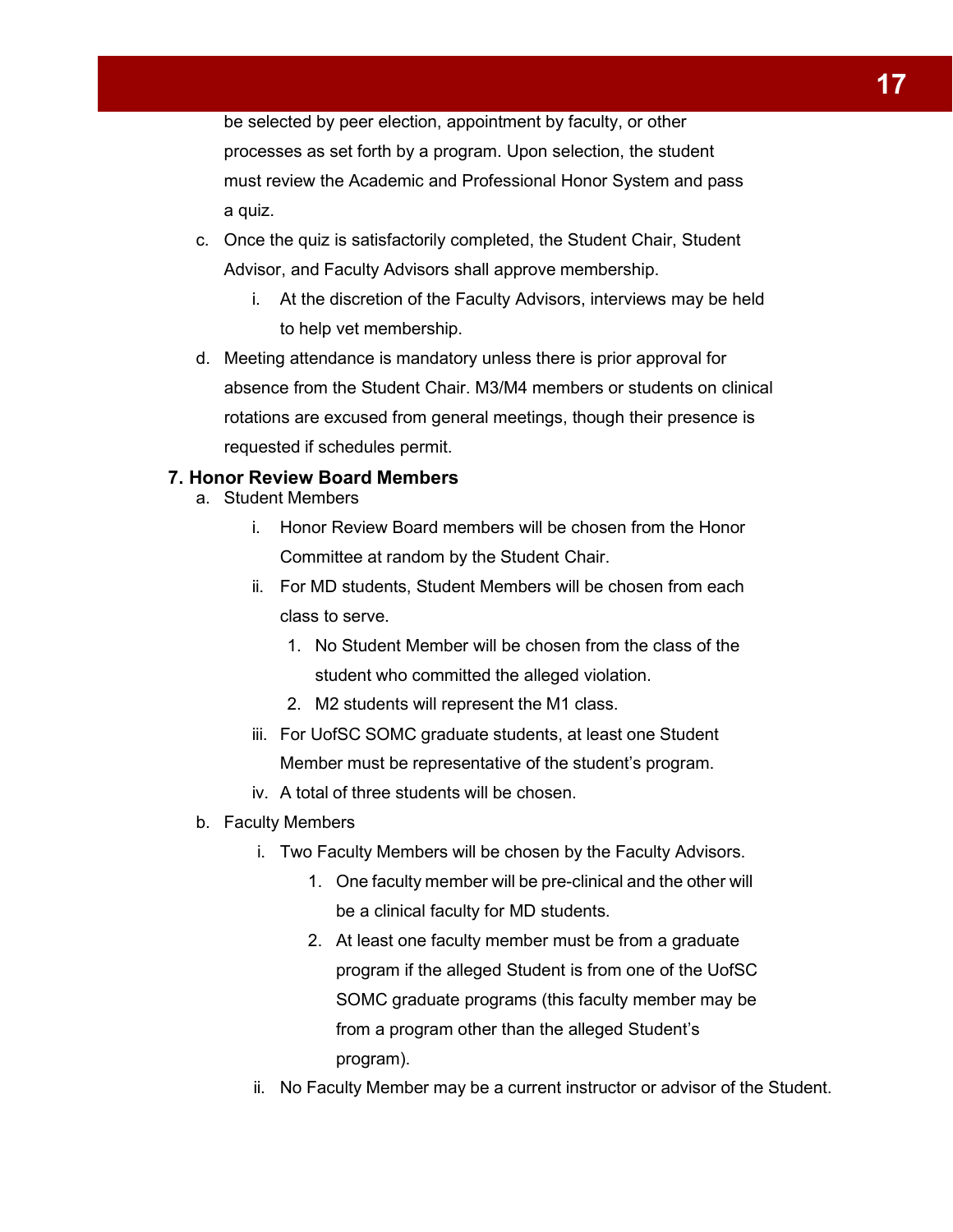

Figure 1 Honor Committee Membership Chart

### <span id="page-17-0"></span>**Article 3: Meetings of the Honor Committee**

- 1. The Honor Committee will meet once during orientation to discuss the Honor System with the incoming UofSC SOMC students.
- 2. The Honor Committee will meet twice during the year. Once at the beginning of the fall semester to inform students about how to join the Honor Committee; and once in the early spring to discuss elections after Spring Break.
- 3. Meetings of the Honor Committee may be called by a Committee Chair at any time and must be called within ten (10) days (schedules permitting) when requested by two (2) or more members of the Honor Committee.
- 4. All meetings shall be conducted according to Sturgis Rules of Order.
- 5. A meeting of the Honor Committee to re-evaluate and review the Honor System should be convened a minimum of every three years.

### <span id="page-17-1"></span>**Article 4. Reporting a Violation**

1. If a student, staff, or faculty member has reason to believe that a breach of the Honor System (either the Honor Code or the Professional Code of Conduct) has been committed, they must report the violation of the Honor System in electronic, written form by submitting the [Honor Code and](https://docs.google.com/forms/d/1nB_MuAP7cF-MoK2mAo_Ak2_AhidqC3Rjn4odJuwWmWU/viewform?edit_requested=true) Professionalism [Reporting Form.](https://docs.google.com/forms/d/1nB_MuAP7cF-MoK2mAo_Ak2_AhidqC3Rjn4odJuwWmWU/viewform?edit_requested=true)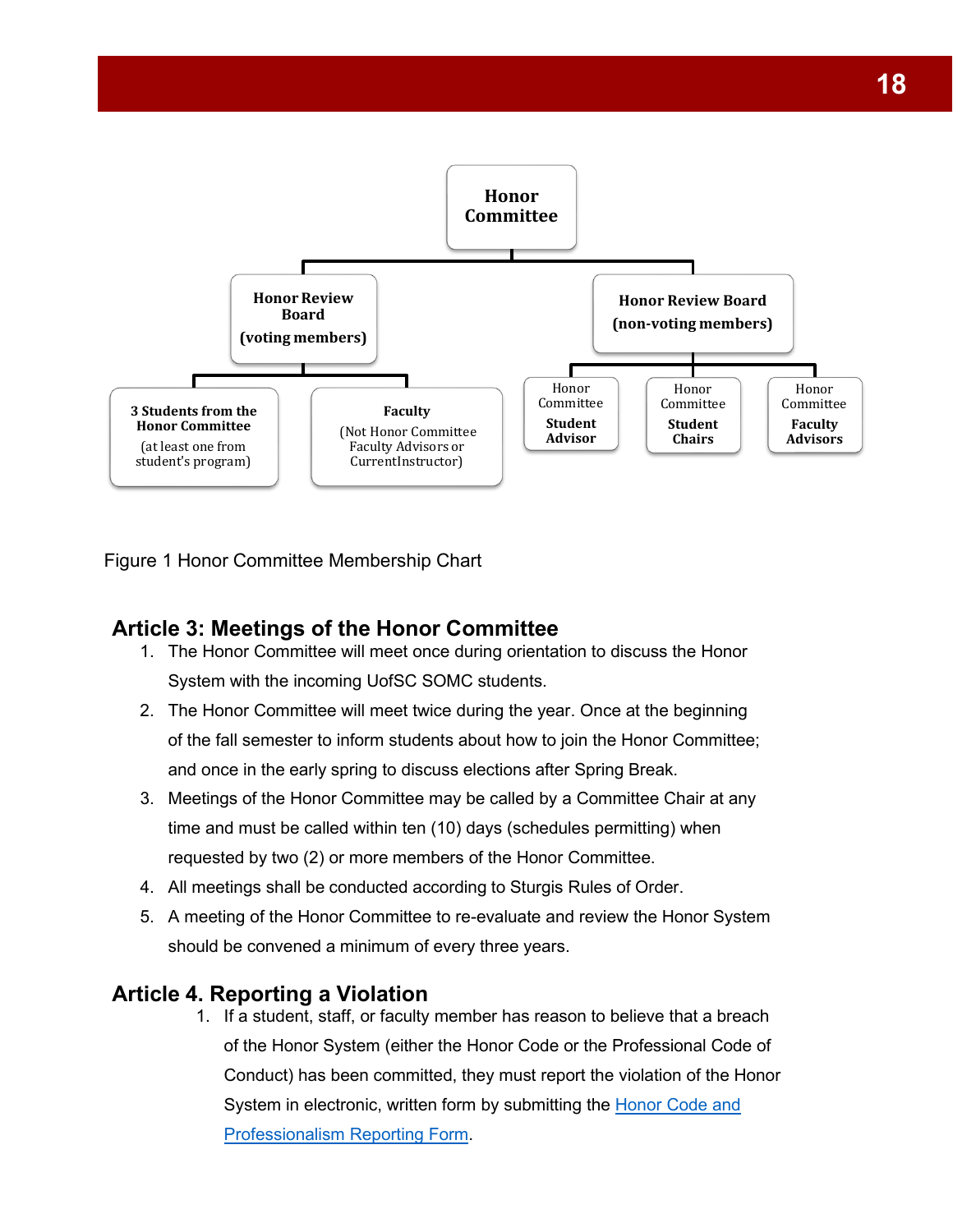- 2. Students are required to report in writing any witnessed or suspected violations of the Honor System. Failure to report may be considered a breach of the Honor System. Confidentiality of the reporter will be maintained to the extent possible.
- 3. The person who reports the incident is charged with maintaining the privacy oftheir allegation and the review. They are to be held under the standards of confidentiality throughout and after the case has concluded. No anonymous reporting is permitted. All information provided is shared with the Honor Committee Student Chair, Honor Committee Student Advisors and Faculty Advisors, and program/course directors, as needed. Please keep in mind that this process is otherwise confidential. Documents and information obtained will only be used in connection with the Honor Committee process and for no other purpose.
- 4. False allegations before any Honor Review Board member or the Dean is a breach of the Honor System and is subject to sanctions under Student Code of Conduct's STAF 6.26 "Fraudulent Behavior: Dishonesty or misrepresenting the truth before a hearing of the university, or furnishing false information or withholding information to any university official which interferes with university processes or procedures."
- 5. A student who reports a personal Honor System violation will be given consideration for their initiative in reporting their own actions.

#### <span id="page-18-0"></span>**Article 5: Investigation of an Allegation**

- 1. Once an incident is reported, it shall be the responsibility of Student Advisor and the Faculty Advisor to the Honor Committee, not the alleged Student or instructor, to investigate the incident.
	- a. Only one Faculty Advisor will participate in the proceedings. The nonclinical Faculty Advisor will assume responsibility when an M1 or M2 student is accused; the clinical Faculty Advisor will assume responsibility when an M3 or M4 student is accused.
	- b. One graduate program Faculty Advisor will be notified as needed about the proceedings if the alleged Student is from a graduate academic program.
- 2. First, the Student Advisor and Faculty Advisor will meet to determine if a review shall be held and if an investigation is necessary.
- 3. If the Student Advisor and Faculty Advisor determine an investigation is warranted, the alleged Student will be notified (electronically or otherwise) that they have been accused of a possible Honor Code Violation, and that an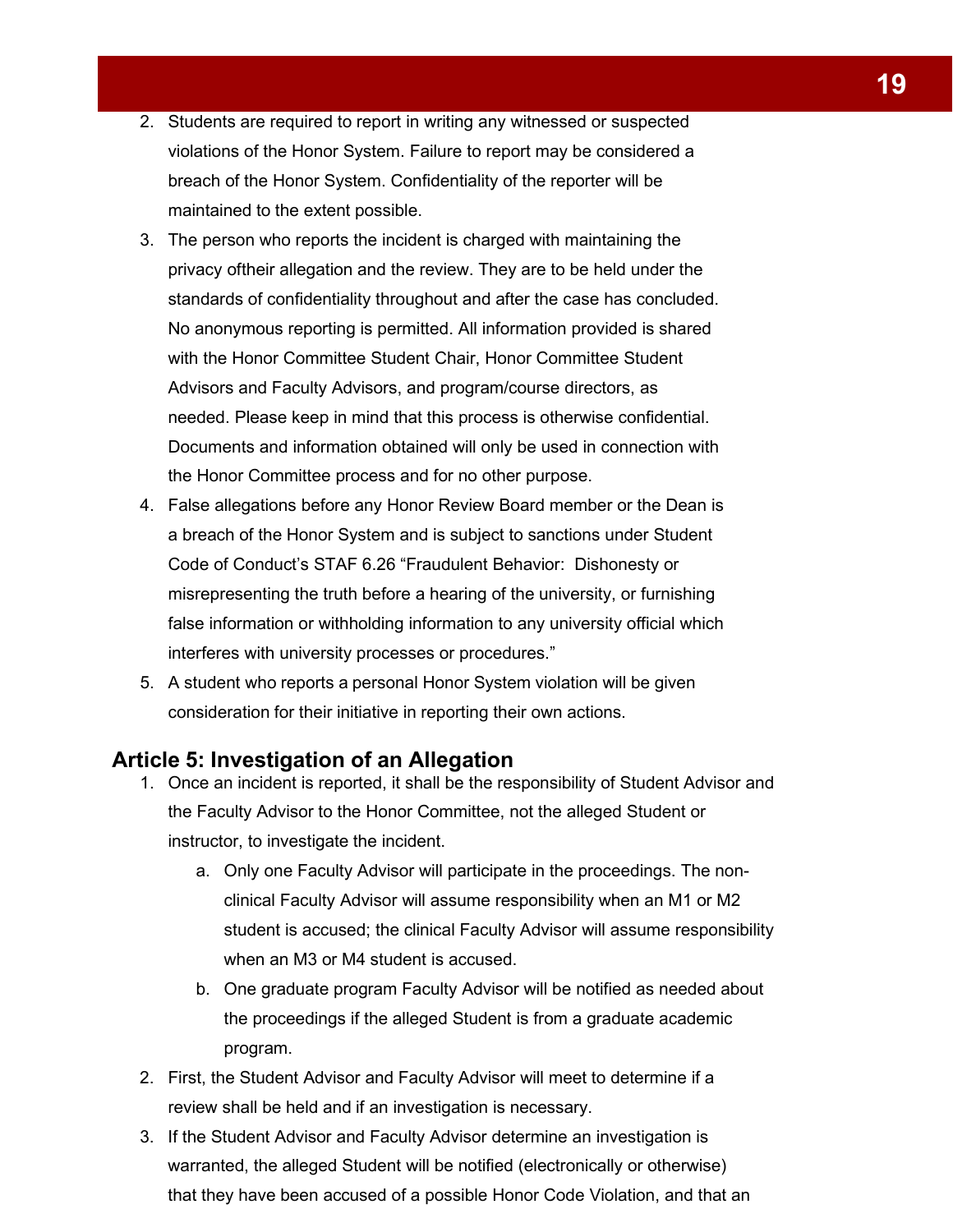investigation will begin to determine if a violation has occurred. The alleged Student will be informed that if they do not respond to the notification, the investigation will still move forward, and the Student may receive one or more of the sanctions described in [Article 6.5.e.i.1-7,](#page-22-0)

4. The investigation will proceed, which may involve interviewing the alleged Student, reporters, and witnesses.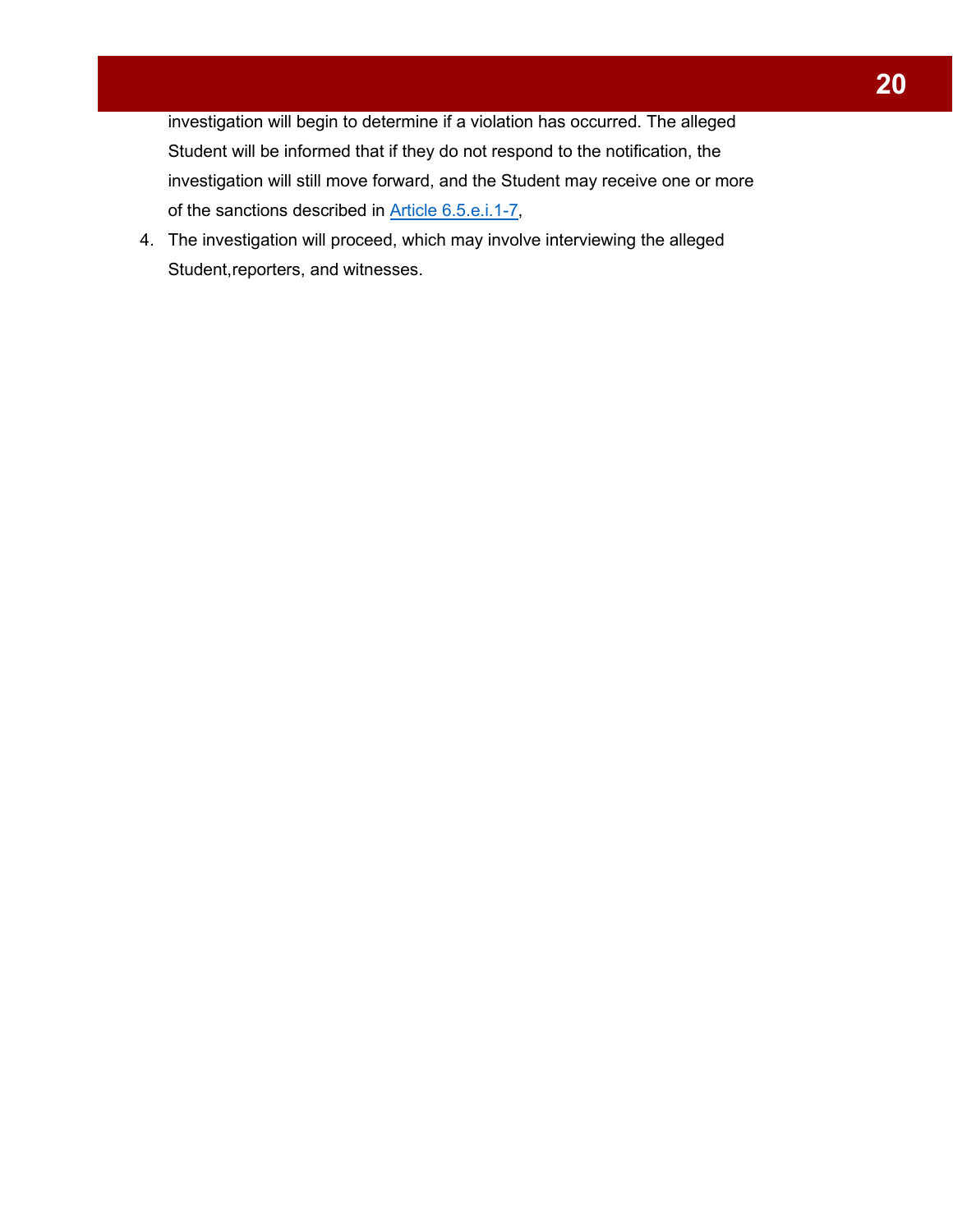- 5. At the conclusion of the investigation, it will be determined if the violation is a) minor or b) major, requiring the Honor Review Board to convene. In determining if the violation is major or minor, the Student Advisor and Faculty Advisor may convene a subcommittee to include the other Faculty Advisor and 2 students from the Honor Committee as needed. Students accused of minor violations will be counseled by program directors or faculty members as appropriate.
- 6. If the Honor Review Board is convened, the alleged Student will be notified that they have been formally accused of a violation of the Honor System. The only exception is if the person making the report requests a delay in the investigation and notification of the alleged Student.
- 7. The Honor Code Review Board will be convened within two weeks from the initial reporting of the incident (schedules permitting) unless there is a request for an extension.
- 8. Notification of the alleged Student
	- a. A Confidential, written notification will be sent to the student's @uscmed.sc.eduemail account with a Read Receipt.
	- b. The written notices will include the following information:
		- i. that the investigation into a possible Honor System violation is complete;
		- ii. the specific nature of the alleged violation;
		- iii. the name and contact information of the Investigator;
		- iv. that the matter and any other matters discovered during the course of the investigation will either be closed, considered a minor violation, or reviewed in accordance with [Article 6 \(](#page-22-0)major violation),
		- v. that if the Student does not respond to the notification, the hearing will still proceed, and the Student may receive one or more of the sanctions described in Article [6.5.e.i.1-7,](#page-22-0)
		- vi. that if the Student is found to have committed the offense described, the Student may receive one or more of the sanctions described in Article [6.5.e.i.1-7,](#page-22-0) and
		- vii. the Student's rights and responsibilities and next steps for the Student to take. It is recommended that all alleged Students seek/are provided with an advisor who can counsel them on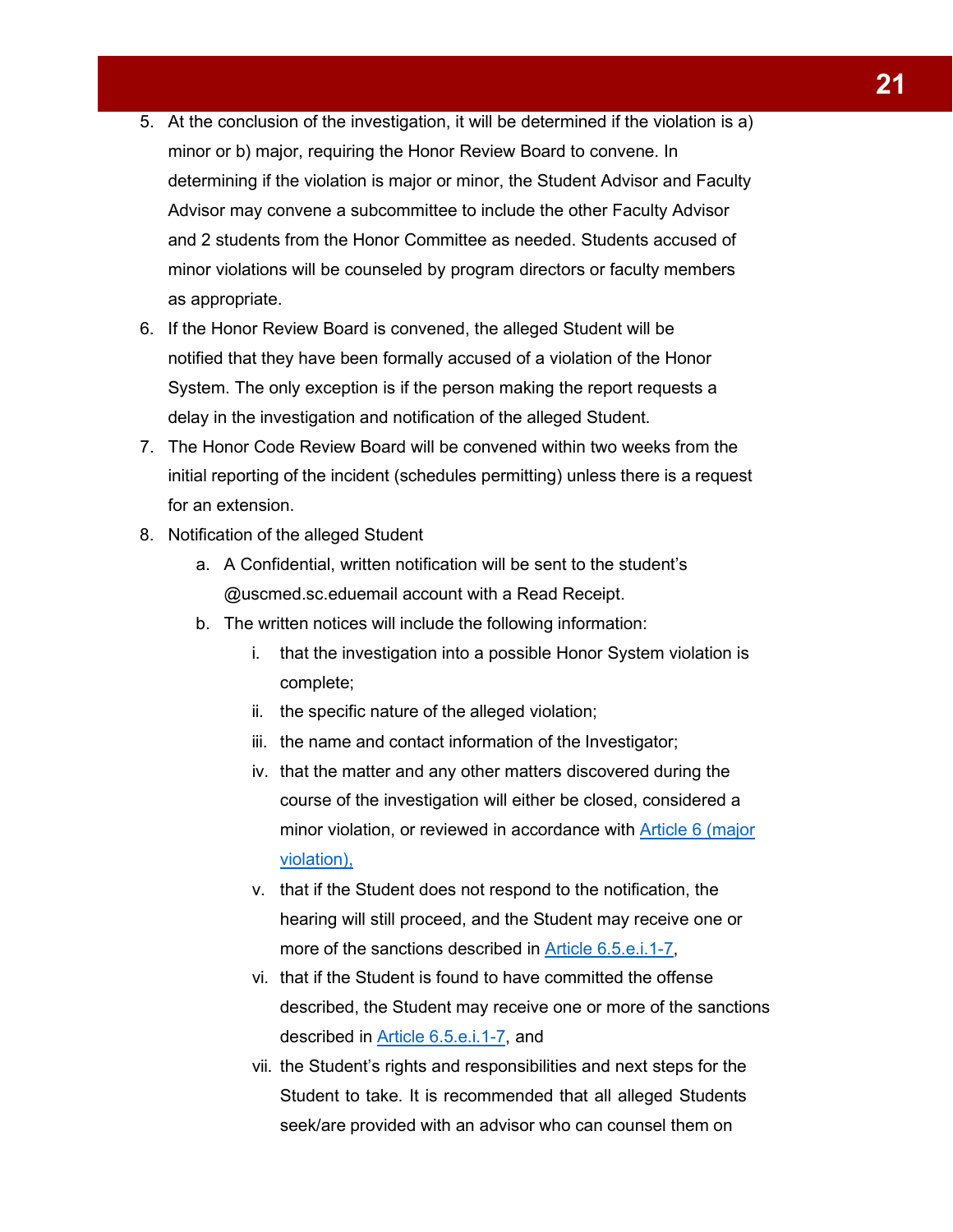professional behavior expected at an Honor Review Board hearing.

- c. In the event that a certified mail and email notification are undeliverable, and the Student cannot be notified in person, a second and final attempt at notification will be made.
- 9. The Student Chair will serve as the point of contact for the alleged Student throughout the investigation and Honor Review Board process, if applicable.
- 10. The Investigator will be the Student Advisor unless otherwise appointed by the Faculty Advisor.
- 11. The Investigator may interview witnesses, including the alleged Student, and review any documents or other information that may assist in determining facts relevant to the alleged violation.
- 12. An alleged Student may decline to answer inquiries regarding the matter and will not be subjected to additional discipline for deciding to remain silent. However, the Investigators may draw appropriate inferences from the alleged Student's refusal to answer questions.
- 13. All those involved in the Honor Review Board will be notified with
	- a. a copy of the Report of the Honor System violation,
	- b. a copy of these procedures and of the Honor System,
	- c. the Investigator's list of possible witnesses and copies of any documents likely to be presented at the review,
	- d. a list of the names of the members of the Honor Review Board,
	- e. a notice that the alleged Student may request recusal after stating the reason they believe a bias exists that would prevent the Review Board member from being able to impartially review the case, and that the final decision is made by the Investigator and Faculty Advisors,
	- f. notice of the time and place of the review,
	- g. notice of the right to be accompanied by an advisor of their choice (which may include legal counsel) at the review and the duty to notify the Student Chair, no less than 3 working days before the review is scheduled, of the Student's intention to have an advisor of their choice present at the hearing,
	- h. notice of the right of the alleged Student to a hearing and the duty to exercise this right by notifying the Student Chair no less than 3 working days before the hearing is scheduled,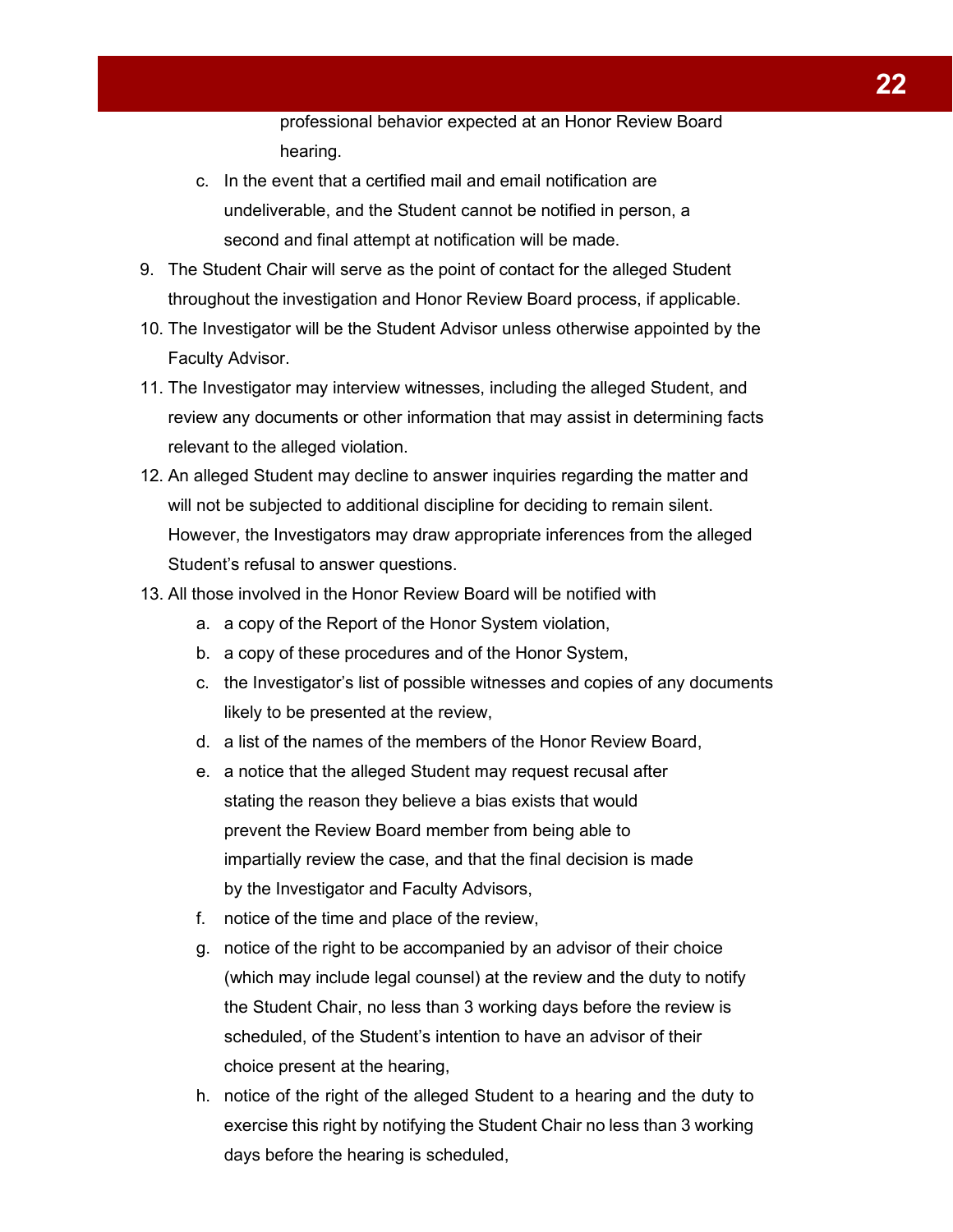- i. notice that the Student must provide a list of witnesses and documents to the Student Chair and the Investigator no less than 3 working days before the scheduled date of the review, and
- j. specific notice that the hearing is the Student's opportunity to defend against the allegations brought and that one or more sanctions specified in the "Sanctions of Honor System Infractions" section may result from a finding that any violation occurred.
- 14. The outcome of the Honor Review Board will be submitted as a recommendation to the Dean.

### <span id="page-22-0"></span>**Article 6: The Honor Review Board**

- 1. Reviews shall be called by the Student Chair of the Honor Committee.
- 2. Members of the Honor Review Board who have a personal interest in a particular review shall recuse themselves from participation in the hearing.
- 3. The reporter and the alleged Student must be present at all reviews.
	- a. Exceptions are as follows:
		- i. The alleged Student waives their right to appearance in writing to the Student Chair of the Honor Committee.
		- ii. Notification of the alleged Student was attempted but could not be made, as pursuant to [Article 5.4.c,](#page-18-0) in which case the hearing can be conducted with the alleged Student absent.
- 4. Proceedings of Reviews
	- a. The Investigator shall present the information gathered from all witnesses and facts that were gathered during the investigation.
	- b. Both the reporter and the alleged Student may present a statement to the Honor Review Board.
		- i. Though the alleged Student has a right to an advisor of their choice as pursuant to [Article 5.10.f,](#page-18-0) only the alleged Student may speakon behalf of themselves at the hearing.
	- c. The alleged Student may admit to violations at any time during the proceedings.
	- d. The hearing proceedings are entirely confidential; any member present at the Honor Review Board meetings or the Honor Review Board hearing is not at liberty to discuss them with anyone.
	- e. Proceedings will be recorded and saved on a USB drive. These recordings will be kept in the School of Medicine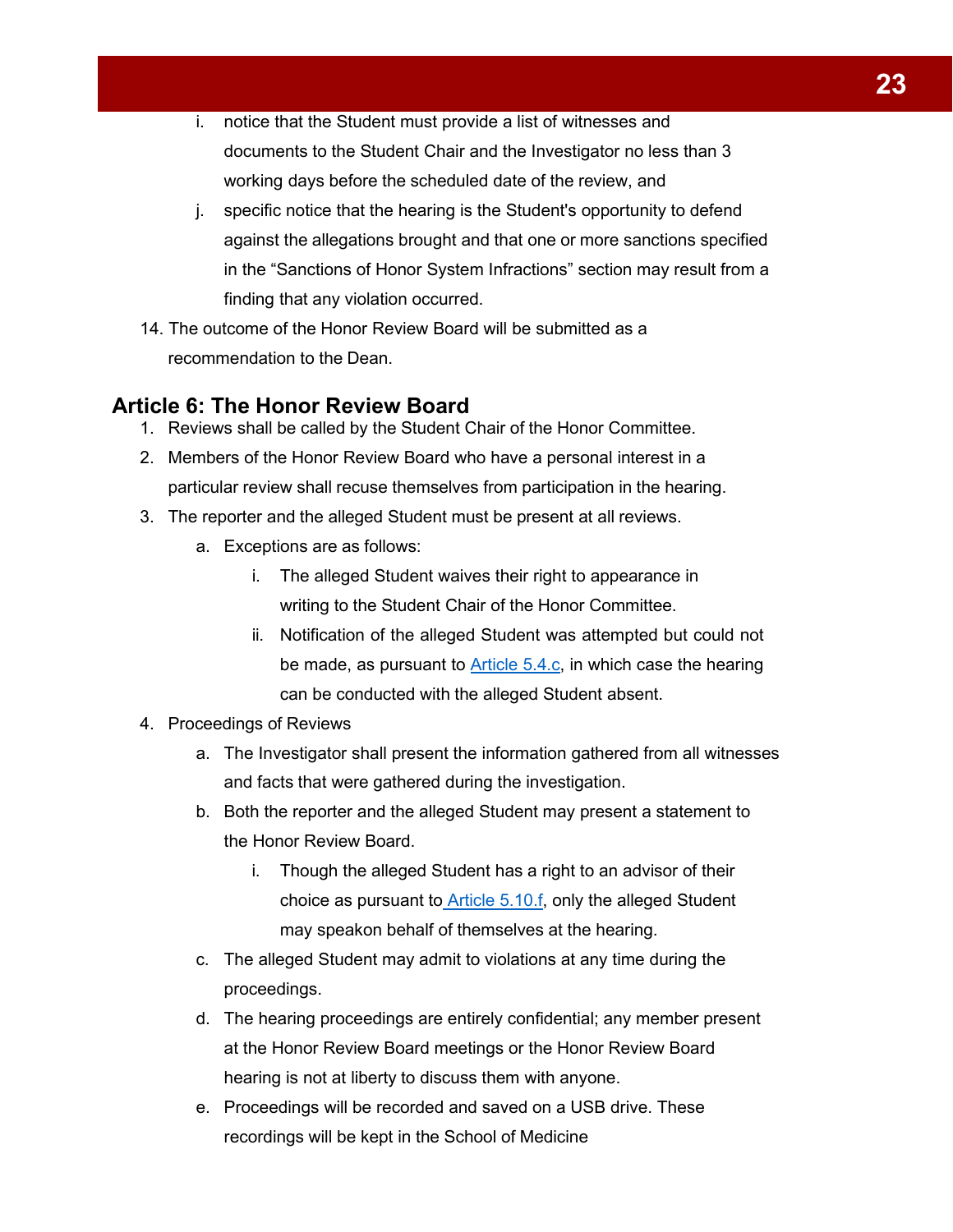Registrar's office for a period of five years after the date ofthe student's graduation, regardless of the outcome of the proceedings.

- 5. Completion of the review.
	- a. The Honor Review Board will meet in a closed, private session for deliberation immediately following the hearing.
	- b. The Honor Review Board's responsibility is to determine whether a violation of the Honor Code or Professional Code of Conduct has occurred and make a recommendation of sanction in conjunction with the decision to the Dean.
	- c. The standard of proof will be a preponderance of the evidence: evidence that, to a reasonable and unbiased party, more likely than not points in favor of or against the student.
	- d. A quorum will determine the decision.
	- e. The Faculty Advisor and Student Advisor shall draft a report to the Dean, including the outcome of the review andthe Honor Review Board's recommended sanction. The Dean shall be provided with the hearing result, a vote count, a written summary of the case, and a recommendation for sanction.
		- i. The recommendation to the Dean shall be determined using the guidelines of the Honor Code.
		- ii. Academic sanctions are determined at the discretion of the instructor of record and occur following the case resolution by the Office of Academic Integrity (UofSC Honor Code STAF 6.25, p. 5).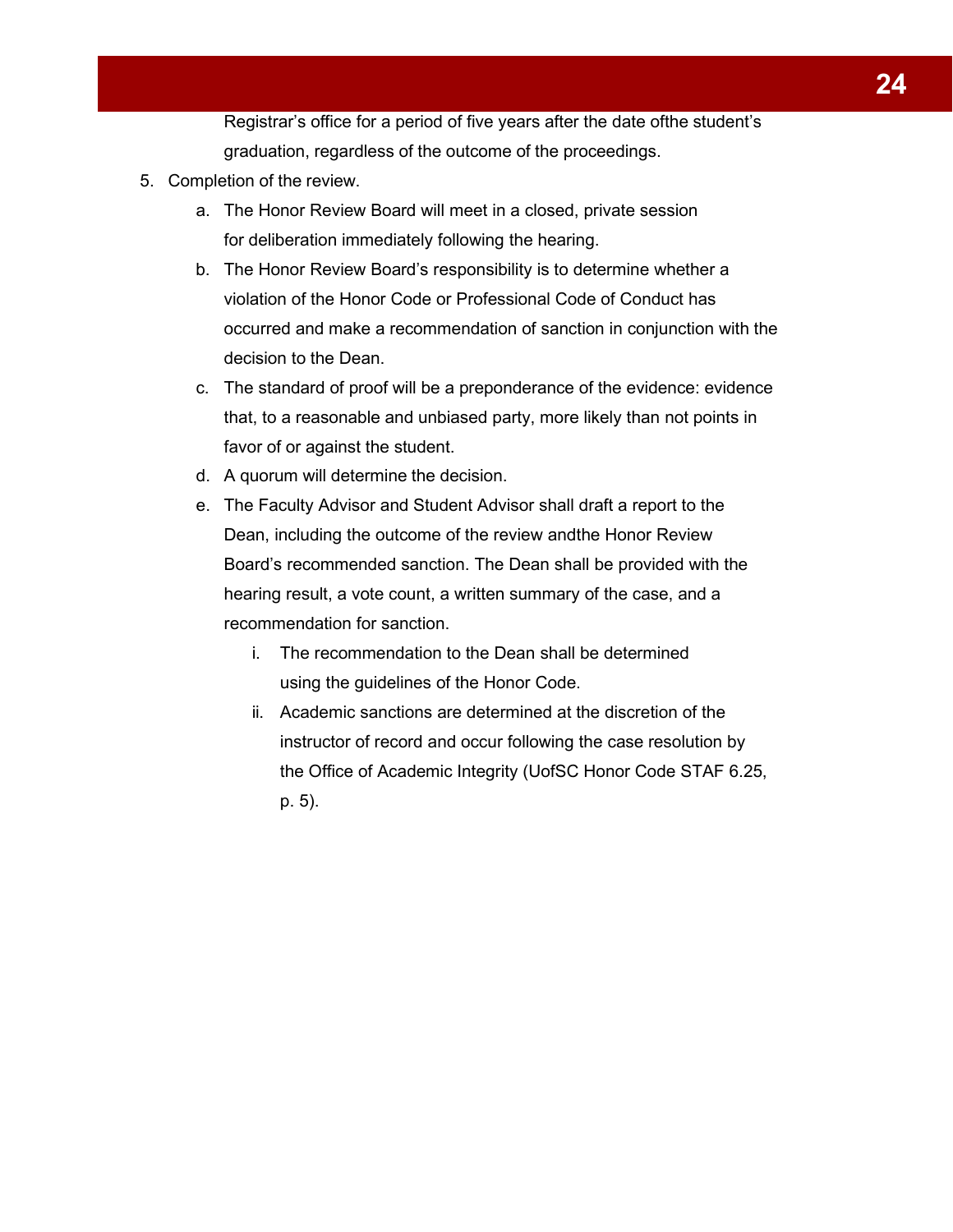### <span id="page-24-0"></span>**Article 7: Appeals**

- 1. Appeals of the decision resulting from the Honor Review Board hearings may be made to the Dean of the School of Medicine Columbia, who willthen appoint a School of Medicine administrator or faculty member unfamiliar with the case or responsible for the alleged Student's evaluation to consider the appeal.
- 2. The grounds for appeal of the Honor Review Board decision must be in writing and filed within three (3) business days of the original notification of the verdict.
- 3. Grounds for appeals
	- a. Specific procedural rules were not followed, resulting in prejudice to the alleged Student; or
	- b. There is specific new evidence, which could not reasonably have been discovered prior to the hearing and which likely would have changed the outcome of the hearing.
- 4. If it is determined that the appeal is legitimate by the Dean's appointee, three new Honor Committee members will constitute the new HonorReview Board, with two new faculty members chosen by the Faculty Advisor.

### <span id="page-24-1"></span>**Article 8: Publicly Informing Students of the Honor System**

- 1. Each School of Medicine Columbia student will be informed by the Honor Committee during their program's orientation about the functions of the Honor Committee and their obligations to the Honor System.
- 2. Each student will be directed to the URL link of the University of South Carolina School of Medicine Columbia Honor System document each year.
- 3. During their program orientations, School of Medicine Columbia students will affirm their commitment to the Honor System by signing the Academic and Professional Honor System pledge.
- 4. The members of the Honor Committee will be made known to all students upon commencement of each program's academic year. The members will be accessible to any student to address concerns or questions regarding protocol, violations, or other Honor Code issues.
- 5. Students may be required to reaffirm their obligation to uphold the Honor System prior to completion of graded assignments.

### <span id="page-24-2"></span>**Article 9: Amendments**

- 1. Amendments to this Constitution shall require the approval of a simple majority of the total membership of the Honor Committee for their adoption.
- 2. The student body will then be informed of the amendment to the Constitution.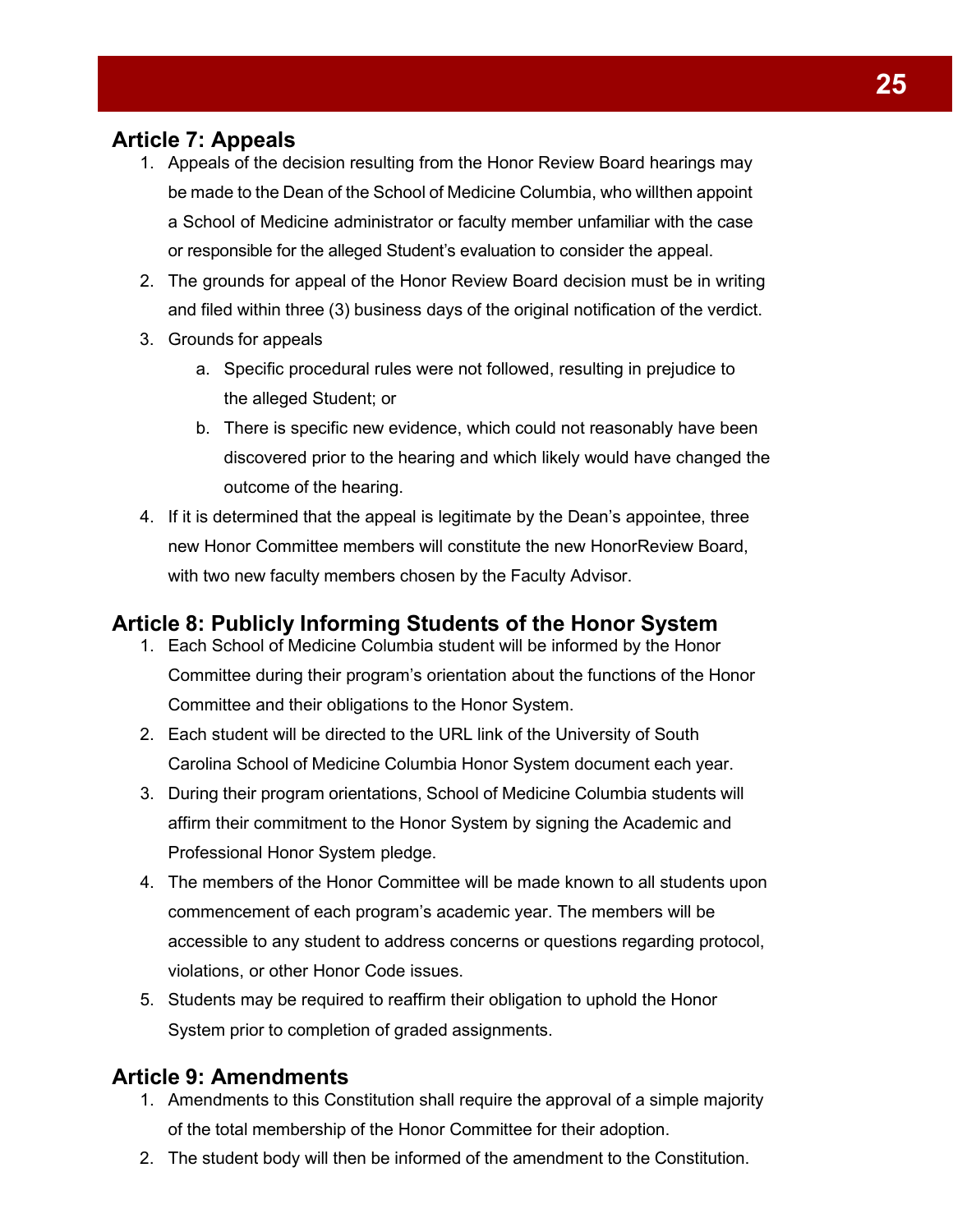# <span id="page-25-0"></span>**Sanctions of Honor System Infractions**

One or more of the following sanctions may be utilized to provide educational interventions and hold the student accountable for their actions. The severity of the sanctions will align with community standards and increase with subsequent violations of the Honor Code and/or Code of Professional Conduct.

- 1. All professional infractions as outlined in Honor Code and Professional Code of Conduct will be promptly reported to the Honor Review Board, as delineated in Article 4 of the Honor Committee Constitution and Function.
- 2. Disciplinary action imposed by the UofSC SOMC may precede and/or be in addition to any penalty enforced by any non-University authority if a student engages in conduct that is determined to violate any federal, state, or local laws.
- 3. Sanctions may include but are not limited to
	- a. an oral reprimand by the Dean of the School of Medicine with a record of the reprimand to be maintained in the School of Medicine Columbia Registrar's Office (first offense only),
	- b. a Letter of Warning from the Dean to be recorded in the School of Medicine Columbia Registrar's Office (first offense only),
	- c. remediation or professional training or counseling as appropriate for the nature of the offense,
	- d. probation for a period of review and observation during which a student is under official notice that subsequent violations are likely to result in more severe sanctions, including suspension or expulsion from the SOMC or the University,
	- e. suspension from the School of Medicine Columbia for a period of not less than one semester,
	- f. restitution or compensation to the appropriate party for any damage, loss, or injury incurred by the party as a result of the student's actions, which may require monetary compensation or replacement of materials or items,
	- g. revocation of admission to the School of Medicine Columbia or revocation of degree,
	- h. permanent expulsion from the School of Medicine Columbia, or
	- i. any combination of the above sanctions.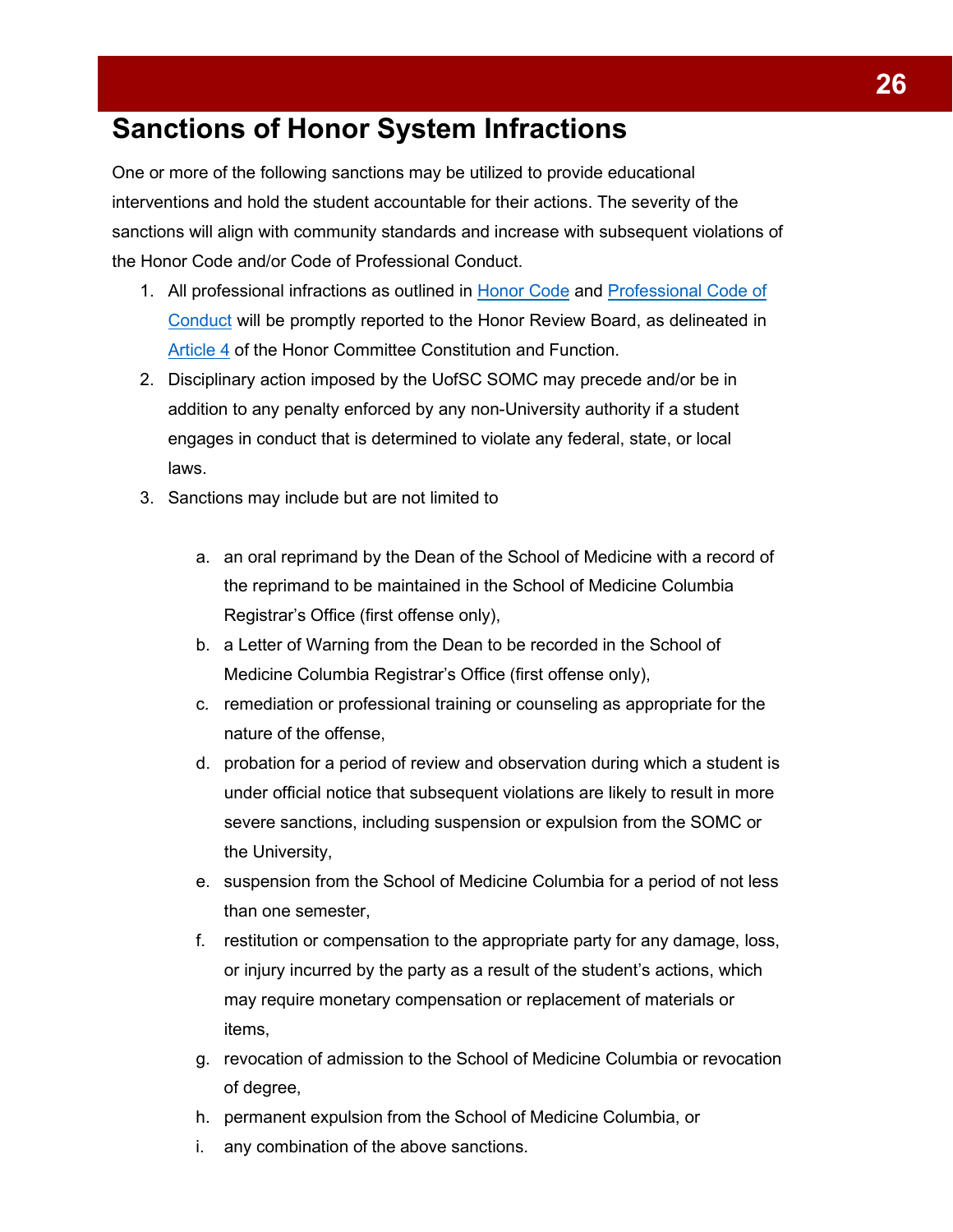# <span id="page-26-0"></span>**Retention of Records**

The UofSC SOMC Registrar's Office shall maintain files on all University of South Carolina School of Medicine Columbia students' Honor Code and Professional Code of Conduct reports, records, and hearing proceedings for five years from the date of the final resolution according to procedures established by UofSC SOMC Academic and Professional Honor System. Allrecords or reports related to a student's interaction with the UofSC SOMC Honor Committee or Honor Review Board are considered educational records in accordance with university policy **ACAF 3.03 Handling of Student** Records.

# <span id="page-26-1"></span>**Policy Resources**

| <b>Elements of the SOMC Honor System</b>                                                  | <b>Document Location</b>                                                                                                |
|-------------------------------------------------------------------------------------------|-------------------------------------------------------------------------------------------------------------------------|
| UofSC Honor Code (STAF 6.25)                                                              | https://www.sc.edu/policies/ppm/staf625.pdf                                                                             |
| UofSC Code of Conduct (STAF 6.26)                                                         | https://www.sc.edu/policies/ppm/staf626.pdf                                                                             |
| UofSC SOMC Policy on Evaluation of Personal<br>and Professional Conduct                   | https://academicbulletins.sc.edu/medicine/s<br>chool-medicine-columbia/academic-<br>regulations/                        |
| UofSC Harassment and Discrimination Policies                                              | https://www.sc.edu/about/offices and divisi<br>ons/equal opportunities programs/policies/i<br>ndex.php                  |
| UofSC Sexual Harassment Policy (EOP 1.02)                                                 | http://www.sc.edu/policies/ppm/eop102.pdf                                                                               |
| <b>UofSC Policies for Technology Security</b>                                             | https://sc.edu/about/offices and divisions/di<br>vision of information technology/security/p<br>olicy/universitypolicy/ |
| UofSC Policy for Responsible Use of Data,<br>Technology, and User Credentials (UNIV 1.52) | http://www.sc.edu/policies/ppm/univ152.pdf                                                                              |
| Honor Code and Professionalism Reporting<br>Form                                          | https://docs.google.com/forms/d/1nB MuAP<br>7cF-<br>MoK2mAo Ak2 AhidqC3Rjn4odJuwWmW<br>U/viewform?edit requested=true   |
| Handling of Student Records (ACAF 3.03)                                                   | http://www.sc.edu/policies/ppm/acaf303.pdf                                                                              |